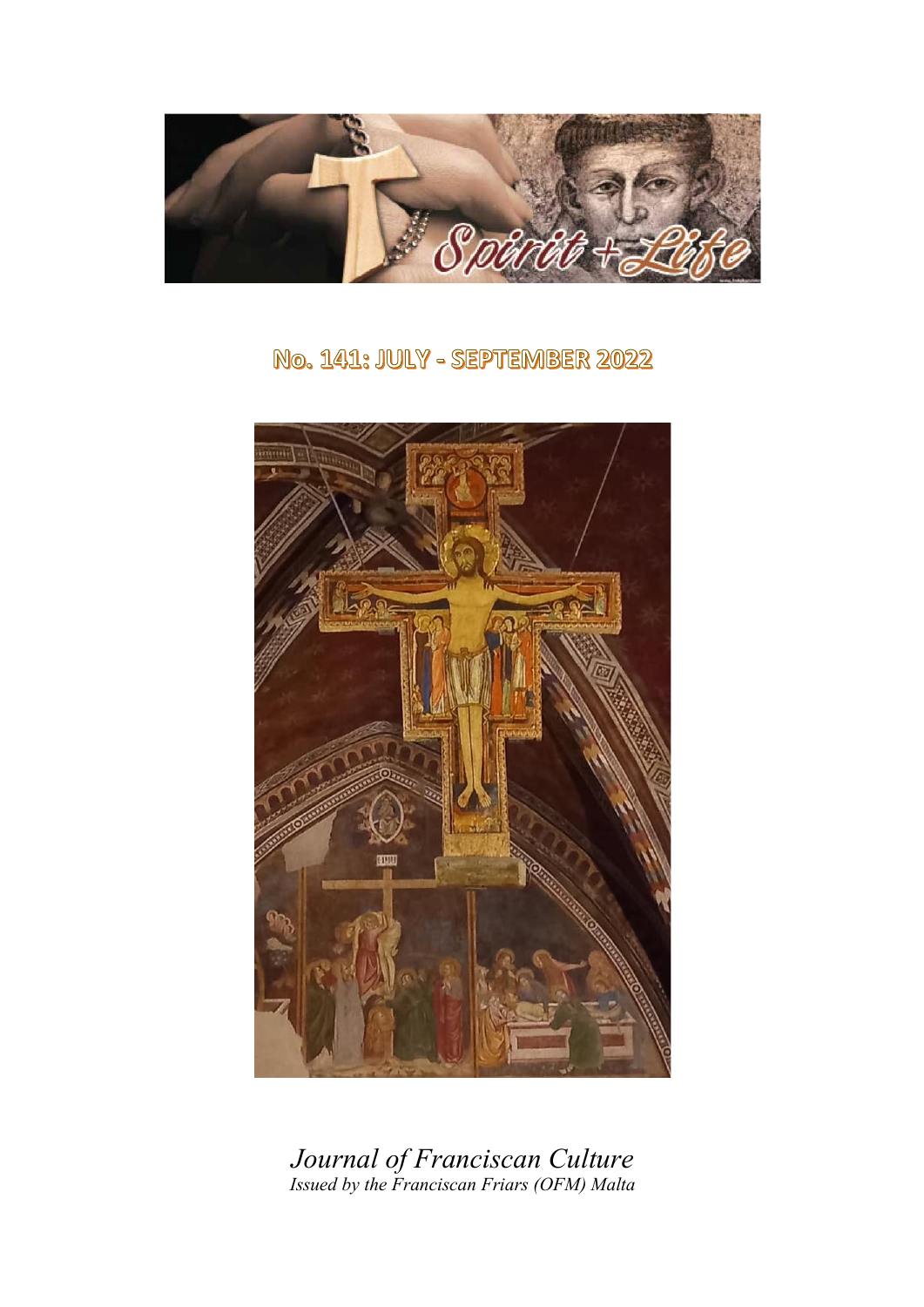

Quarterly journal of Franciscan culture published since April 1986.

Founders: John Abela ofm Raymond Camilleri ofm

Available at: http://www.franciscanstudies.com http://www.franciscanstudy.org

All original material is Copyright © TAU Franciscan Communications 2022

## *Contents*

#### • Editorial

• St. Francis in the Apocalyptic Visions of the Angel of the Sixth Seal and the Angel with the Scroll

- Experiencing Transfiguration
- Elusive Beauty: Bonaventure and Kant

• The Chronicle of Nicholas Glassberger



# *Editorial*

## MINORITIC POWERLESSNESS

We were hoping that the end of the Covid-19 pandemic, which seems to be in sight, might usher in a new era of peace and prosperity. It has not. New events have literally exploded that do not offer any tangible hope of a revival. Russia, or rather its autocratic leader, has embarked upon a senseless invasion of Ukraine and created a war that is bound to drag on for ages. A situation exacerbated by the arms industry that has found a golden opportunity for sales of lethal weapons of war. Although condemnation of the war has been rampant, not one single nation has offered a sensible way out. The only solution was that of strengthening Ukraine with NATO weapons and convincing the Russian people that the sacrifices of Russian soldiers killed on the front are a boost for national pride.

This crisis will bring with it more problems on the international economy. People will starve because of lack of grain imports. Millions have already been displaced, increasing the already fragile situation of immigration around the globe. It seems that the only voices that are heard are those of the powerful and mighty who challenge one another with sanctions and threats of annihilation, whereas the voices of millions of powerless persons are hushed over with promises that one part or the other will ultimately be the winner.

Entire ethnic groups continue to suffer the tyranny of occupation. There are entire regions which have been occupied by the mighty and powerful for decades on end, with no possible solution in sight in favour of self-determination of minorities. Religion is exploited for political gains,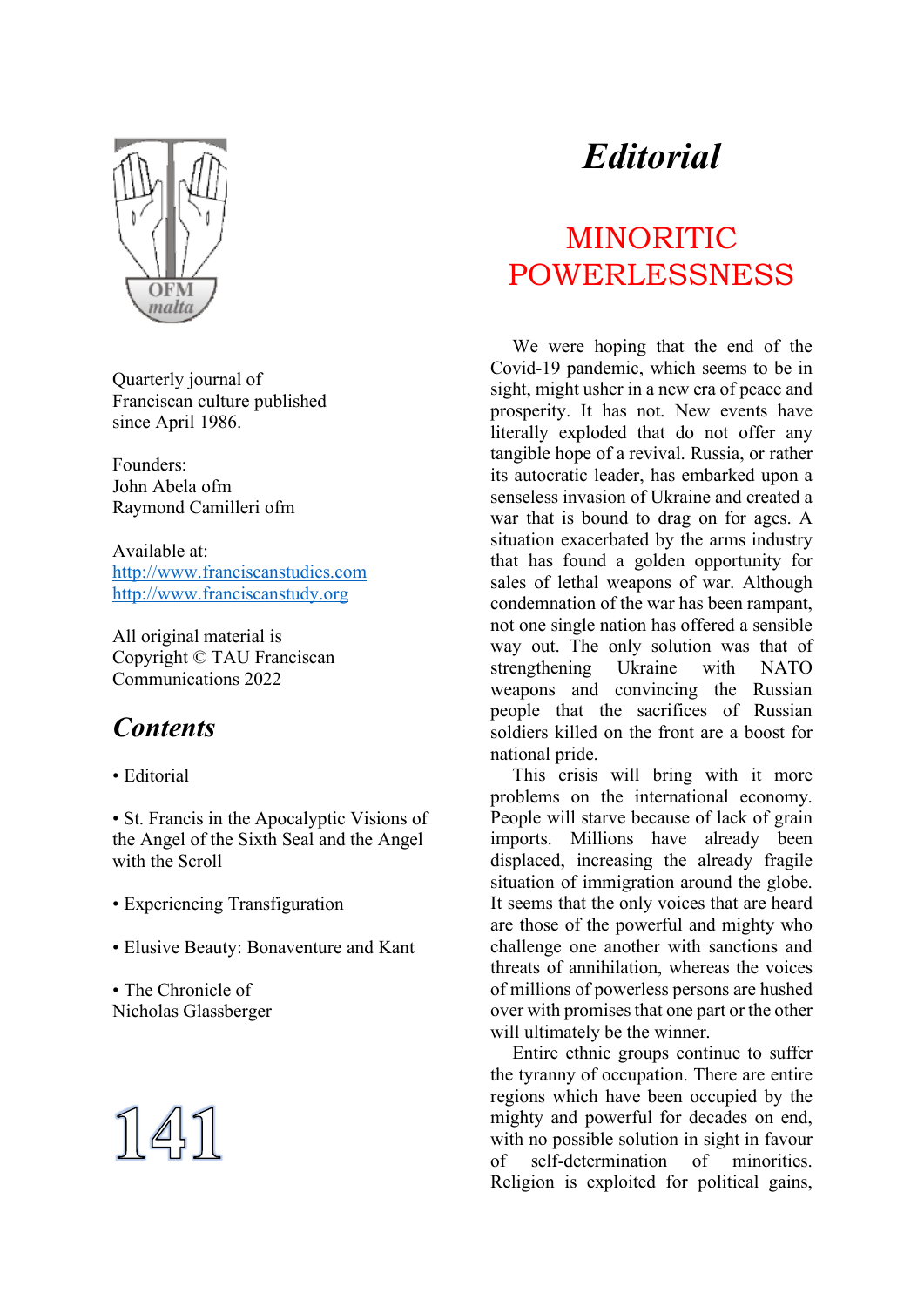fuelling fundamentalism and evil in the name of God. Wars and ethnic cleansing are often justified by religious motives, and those who should be luminaries of peace in their role as religious leaders continue to fuel hatred and injustice in flagrant contradiction to their calling. This is the unforgivable scandal of elderly religious leaders who preach a just war and bless armaments and young men who are sent to die on the battlefield. They are worthy of God's vengeance on the wicked and they are ripe for God's judgment.

These words might sound like an apocalypse now. Unfortunately, they are a true picture of the world in which we are living. It seems that the world has shut its ears to the voices of those who can give a witness of powerless minority.

These voices have made history. Francis of Assisi, Martin Luther King, Mahatma Gandhi, John XXIII, Mother Theresa, Desmond Tutu, to mention just a few. Yes, these persons have made history. All tyrants that have come and gone are still recorded, with shame, on history books. But they were not the artisans of history, but its evil destroyers. True peace cannot come from selfish nationalist interests, from greed for power and wealth, from controlling people's minds and hearts through social media. True peace is the result of powerless efforts and of a spirit of minority that loathes the cruelty of armaments of war because it sees in them the power of the devil.

The cry of the poor and downtrodden, of the helpless immigrants escaping death and destruction, is the cry of the powerless servants of the God of peace. The Franciscan charism of peace is rooted in this vision of God. It is not a question of supporting diplomatic moves towards peace, or of advocating a new world order based upon a revolution that topples tyrants in order to create a new tyranny of minds and hearts.

Franciscan peace-making is all about Jesus Christ and His Gospel. It promotes a humanity based upon sound values, but preaches these values by a life of radical powerlessness and minority based upon the scandal of a crucified God.

We need to begin by a process of conversion within our own fold. Whenever we lobby for power, prestige or popularity, whenever money and wealth become the be-all and end-all of our existence, we are not powerless minors in search of peace. Whenever we quote the Gospel and St. Francis in order to suit our ideals and aspirations, under the mask of a false and pretentious holiness, we are tyrants just like the politicians who create war.

To be powerless and to be minors implies courage to back away from false promises and aspirations. It means to be able to do penance in the right direction, by destroying in ourselves the armaments we deploy in order to defend our reputation and influence upon those who are weak. It means being aware of our ability to be abusers of the freedom of the children of God in our brothers. It implies knowing how to die for love of the brothers in order to generate in them the yearning for peace and true brotherhood, in a spirit of humble service. It also implies denouncing falsity within our ranks, not with a spirit of vengeance upon those who cause trouble, but with a spirit of courageous truth that has nothing to hide.

War is not only in Ukraine. It lies deep within our hearts. It is there that we must dig in order to discover the truth about ourselves and about the world in which we live. That is the way in which we can denounce, like Francis did, the tyrannical evil of the devil with the armaments of powerlessness and minority, or rather with minoritic powerlessness.

Noel Muscat ofm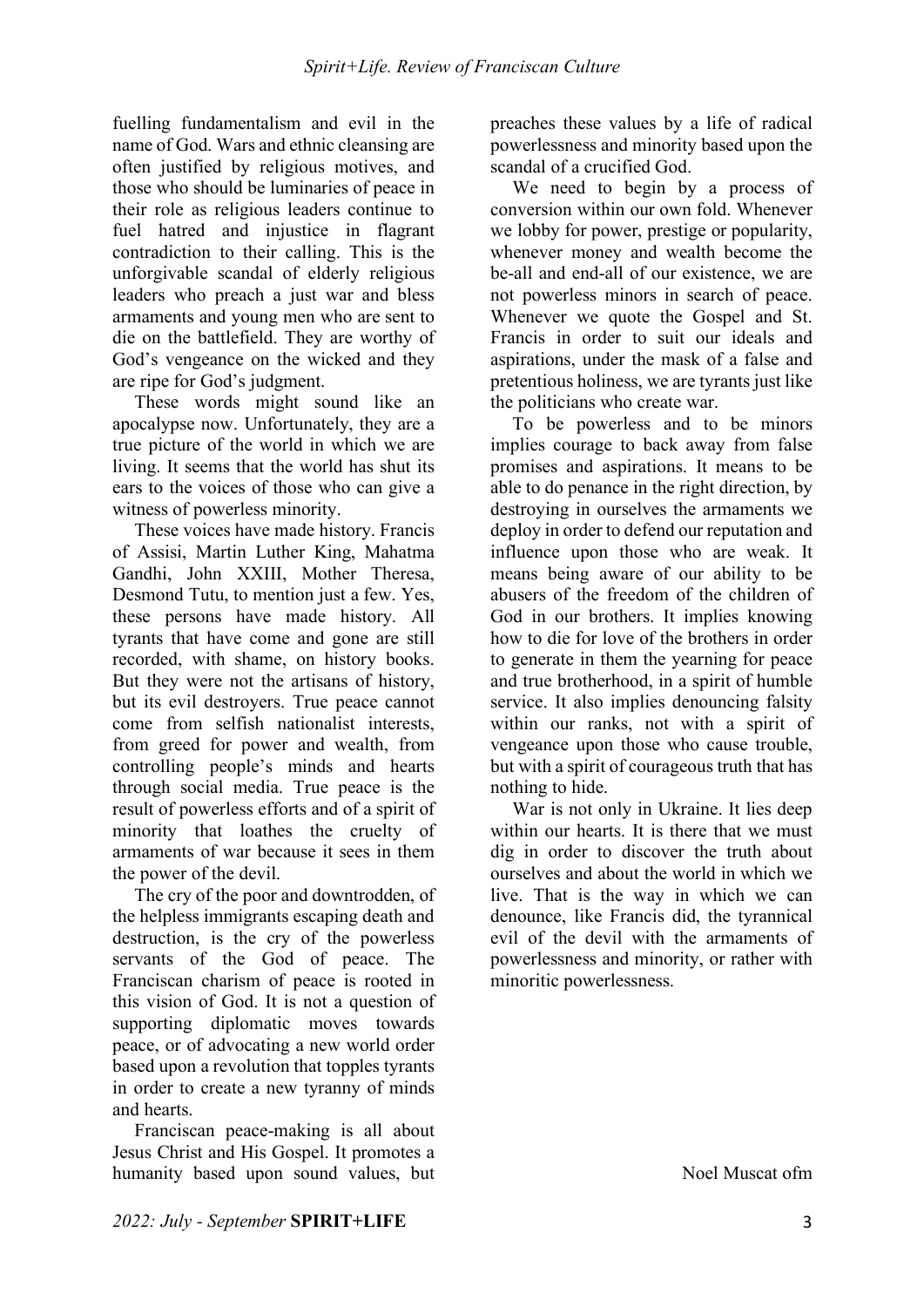# SAINT FRANCIS IN THE APOCALYPTIC VISIONS OF THE ANGEL OF THE SIXTH SEAL AND OF THE ANGEL WITH THE SCROLL

## Noel Muscat OFM

The Book of Apocalypse or Revelation is the last one in the series of New Testament books. A strong and ancient tradition insists that this book is the fruit of visions experienced by the Apostle and Evangelist Saint John, and that it was written around the year 95 AD when the same Apostle was exiled by Emperor Domitian. As the same Apostle testifies, while he was living in the Christian community of Ephesus he suffered exile in an island called Patmos, one of the Greek islands of the Dodecanese group in the Aegean Sea, some kilometres away from the coast of Turkey and somewhat southwest of the same latitude of the town of Ephesus (Selçuk). This island has been linked with the the Apostle Saint John and especially with the Book of Apocalypse, and on it one can visit a cave-church that marks the place where John received the revelations he wrote down in the Apocalypse.

#### **Patmos and the Book of Apocalypse**

It is John himself who gives witness to his presence on the island of Patmos, when he writes: "I, John, your brother and companion in the suffering and kingdom and patient endurance that our ours in Jesus, was on the island of Patmos because of the word of God and the testimony of Jesus. On the Lord's Day I was in the Spirit, and I heard behind me a loud voice like a trumpet, which said: 'Write on a scroll what you see and send it to the seven churches: to Ephesus, Smyrna, Pergamum, Thyatira, Sardis, Philadelphia and Laodicea'" (Rev  $1.9 - 11$ 

The island which is mentioned is precisely that of Patmos. This island (in Greek Πάτµος) is located on the northern section of the group of islands of the Dodecanese. It is roughly 34 square kilometres and is characterised by three mountains which are joined by narrow strips of land, and has a good number of natural bays and inlets. The highest point is called Profitis Ilias (Prophet Elias), and rises to 269 metres above sea-level. The hilly island is covered by typical Mediterranean vegetation, especially the Mediterranean pine, and one gets the impression that the island looks larger than it actually is. The island is also characterised by many cliffs, rocks and natural caves. The fact that it is rather isolated from other groups of islands further inland was certainly a contributing factor to its use as a place of exile, and during the early Christian era, as an island ideal for hermitage and contemplation. On this island John was exiled from Ephesus, on account "of the word of God and the testimony of Jesus," words which indicate that he suffered as a Christian for having rendered witness to his faith in the community in which he was considered as a leader (πρεσβύτερος). In fact the list of towns that are mentioned in the Biblical text, and to which John is invited to send his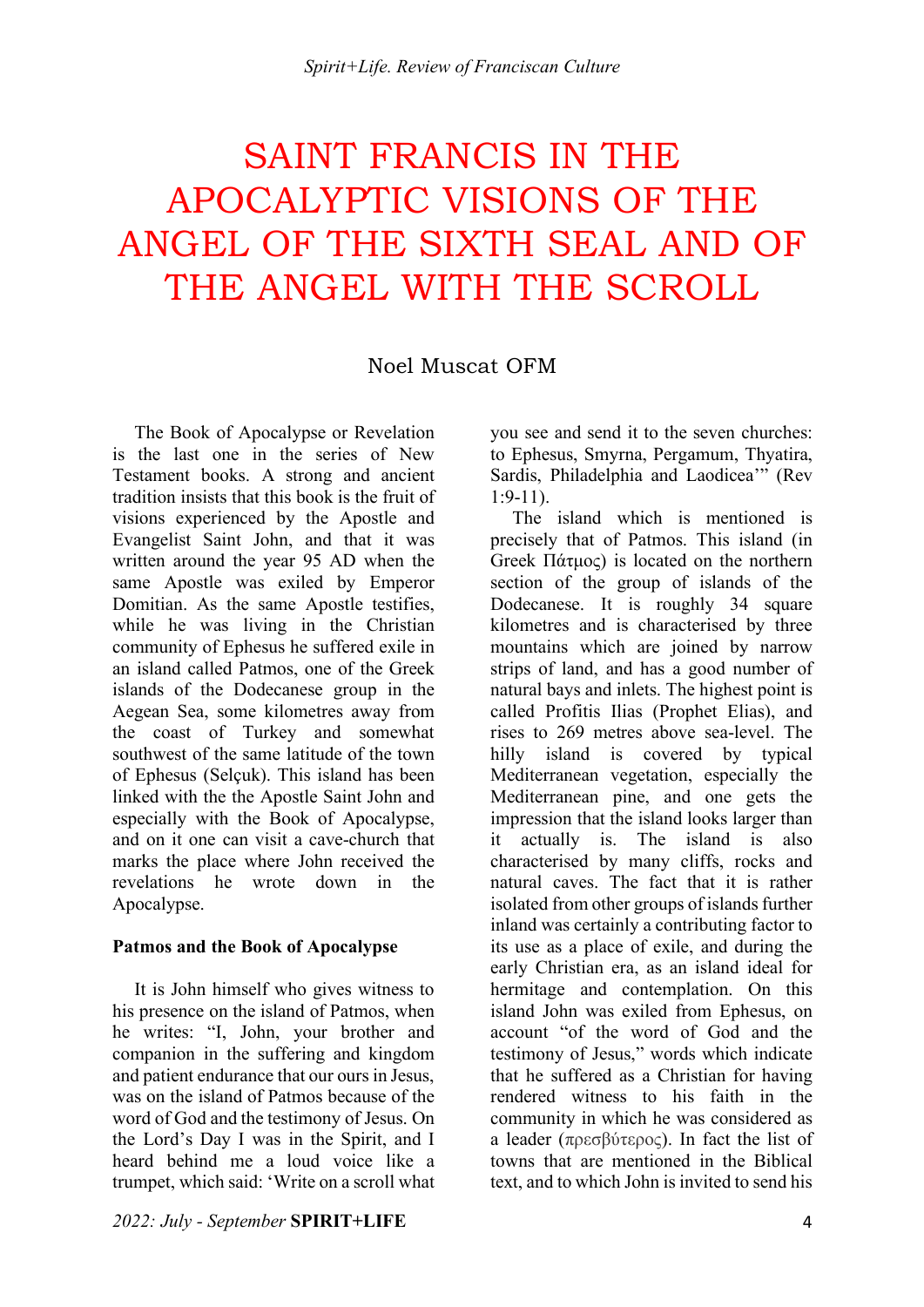prophecies and visions, were all towns that were close to the metropolis of Ephesus and which fell within the evangelising mission of the Apostle: Ephesus (Selçuk) itself, Smyrna (Ismir), Pergamum (Bergama), Thyatira (Akhisar), Sardis (Sart), Philadelphia (Alaşehir) and Laodicea (Laodikeia/Guncali).

From the sea the island of Patmos appears to have two principal centres. The port of the island, which is nowadays a hub for tourists, is called Skala. It is the port that provides communication with the other Greek islands of the Aegean Sea. On the mountain at the centre of the island there is the village of Chora, which is the principal village of Patmos. The village is dominated by the Monastery of Saint John the Theologian (Μοναστήρι του Αγίου Ιωάννη του Θεολόγου), which appears like a large fortress on the white terraced houses underneath, and further down on its side there are three ancient wind-mills. Halfway up the mountain slope, in the midst of many pine trees, there is the Cave-Church of the Apocalypse, which is linked to the monastery by means of a steep stairway, and which marks the sacred place where John received the visions that he documented in the Apocalypse.

The Greek word *Apokálypsi* (Αποκάλυψη) comes from the verb *apokalyptō* (ἀποκᾰλύπτω), meaning "to uncover by taking off a veil." We find a splendid example of this meaning of the Apocalypse in the liturgy, in the sign of the "unveiling" of the chalice and paten before the Offertory, when the priest takes off the chalice veil. This action means that the "mystery" hidden up to that moment is now "unveiled" (revealed) during the moment of consecration of the Eucharistic species in the paten and chalice. Therefore Apocalypse means a mystery that is unveiled or, better still, revealed (revalation).

The literary genre of the Apocalypse takes different forms. The most important are the visions (the man of God "sees" mysterious realities), symbolism (metaphors, numbers, objects implying a totally different reality), urgency (reference to the end of times that have already began), perseverance (in the fact of persecution), anti-dating (a message in the present which is described by referring to ancient prophecies), pseudonomy (a message referred to a famous personage who is not necessarily its author), and above all a theological interpretation of the world and of history.

This last element is fundamental in order to understand the Apocalypse. The apocalyptic literary genre does not have the aim of announcing the end of a particular moment of history of the world. This interpretation has often been applied and it was always a source of problems, as it was, for example, in the case of the millenarist interpretation based on Rev 20:1-6. The Apocalypse is a theological interpretation of history. It shows that, at all times, we are living in the end of times, where the struggle between God and Satan is always present, and where the disciples of Jesus (the Church) have to pass through persecutions in order to give witness to their faith unto martyrdom, and until they arrive at the peace of the heavenly Jerusalem which comes down from heaven. Thus, the persecution of the time of Domitian, to which John probably refers in the Apocalypse, becomes an emblem of all persecutions that see the people of God living in the end of times and having to face the Antichrist. Every interpretation that has been made regarding the Apocalypse, especially during the Middle Ages, was always partial, but has to be applied to all times.

### **The Cave-Church of the Apocalypse**

The tradition that John wrote the Apocalypse after the visions he experienced when he was exiled on Patmos, and was in contemplation in a cave is strong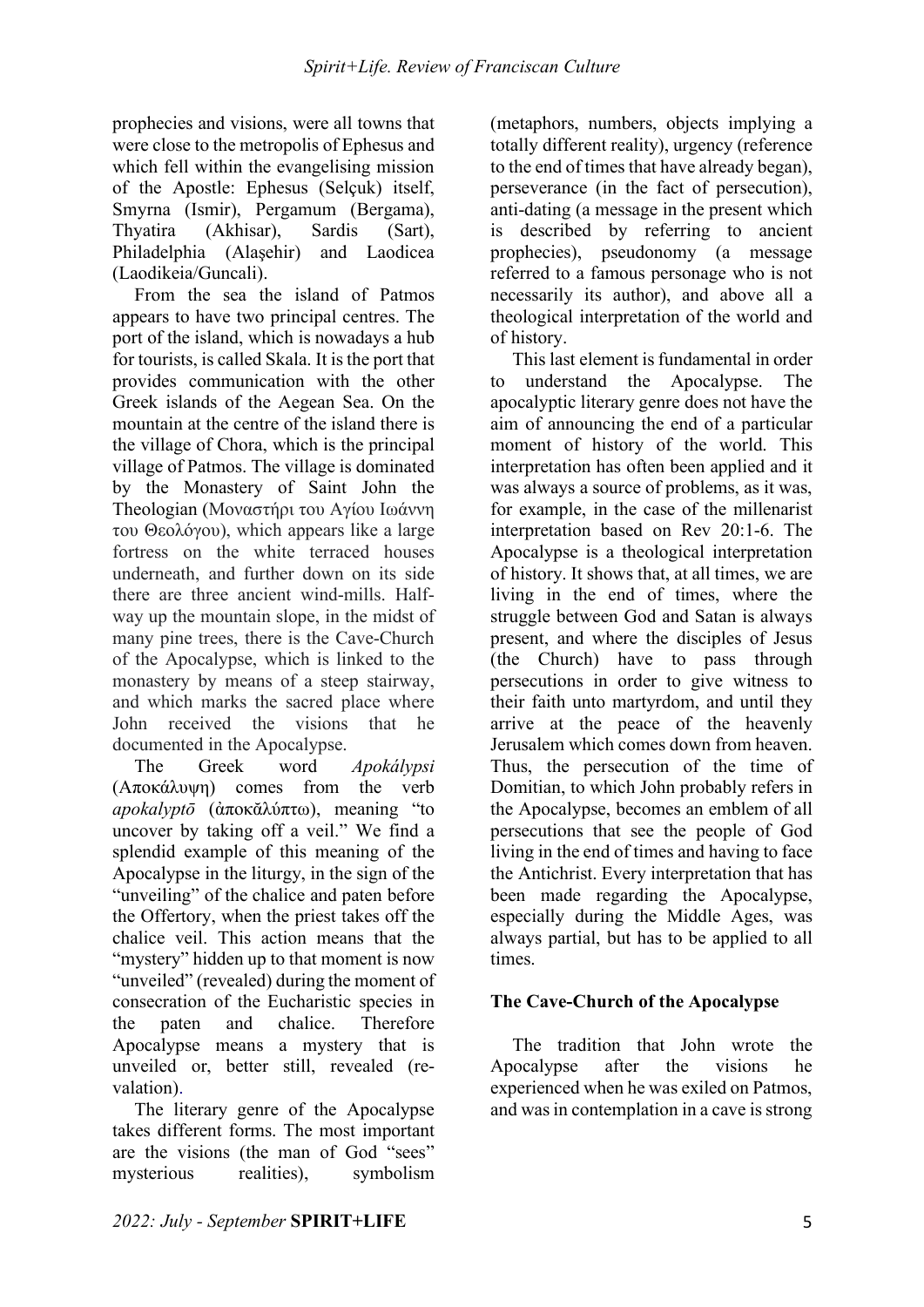and constant.<sup>1</sup> In a small Gospel book found in the famous library of the Monastery of Saint John the Theologian in Patmos, dated 1334/35, there is a miniature at the beginning of the illuminated manuscript of the Gospel of John, where the Evangelist appears standing up and dictating words to Prochoros, who was his disciple and scribe. Prochoros appears sitting down on a rock and writing the opening words of the Gospel of John 1:1: "In the beginning was the Word." Behind these two personages there is a rocky mountain.

Orthodox Tradition holds that Prochoros was one of the seven deacons chosen by the Apostles in order to take care of the poor members of the mother Church of Jerusalem (Acts 6:5). He is considered to be the nephew of Saint Stephen, the first martyr, and also one of the seven deacons. He accompanied Saint Peter who ordained him bishop of Nicomedia. He was also a disciple of Saint John, and in iconography always appears to be the scribe of John. Sometimes he was considered to be the author of the apocryphal *Acts of John*, dated towards the end of the 2nd century. He is also said to have been bishop of Antioch, where he died as a martyr.

A story in the *Acta Joannis* states that Prochoros accompanied Saint John on the island of Patmos: "John took me with him, and we went out of the town towards a quiet place. This place was called Katastasis; in this place there is a small mountain. We went up and remained for three days on the mountain. John spent the time without eating, praying to God to give him a good news for the brethren. On the third day John spoke to me and said: 'Prochoros, my son, go down to the town and bring me ink and paper (χάρτας), but do not tell anyone of the brethren that we are here.' I went to the town and brought ink and paper and returned to John, and he said to me: 'Leave the ink and paper here and go back to the town, and then come back here in two days'

time.' I went to the town. After two days I went up back to him and I found him standing up and praying, and he told me: 'Take the ink and paper, and sit down on my right hand side.' And I did so. At that very moment claps of lightning and thunder fell down so strongly that the mountain trembled, and I fell down on my face to the ground as if I were dead. But John took me by my arm and raised me up and said: 'Sit down on the floor on my right hand side.' And I did so. He prayed, and after praying told me: 'Prochoros, my son, now write the words you hear coming out from my mouth.' And John opened his mouth, and standing up and looking towards heaven, he said: 'In the beginning was the Word, and the Word was with God, and the Word was God.' […] And then he went on, while he remained standing up and I was sitting down and writing. We remained two days and six hours on that spot. He was speaking and I was writing. When the divine words were written down, John took me with him to the town and we went to live in the house of Sosipatros and his mother Prokliane."

The witness of Prochoros became so popular that even the fourth Gospel began to be associated with Patmos rather than with Ephesus, and the island became the place where the Apocalypse was said to have been composed. Among the witnesses of this fact, from the  $10<sup>th</sup>$  century onwards, we find Teodoros Studita, Arethas of Caesarea, Niketas of Paphlagon and Symeon Metaphrastes. In 1106/07 the Russian Abbot Daniel visited Ephesus and he mentions Patmos as the place where John dictated the Gospel to Prochoros, although Daniel himself never went personally to Patmos. This tradition then prompted Christódoulos in 1088 to found the Monastery of Saint John the Theologian on the island. Christódoulos states that he was attracted to Patmos because it was the place in which the beloved Apostle of Jesus lived, the virgin Evangelist, who heard the

<sup>1</sup> Nancy Patterson ŠEVČENKO, *The Cave of the Apocalypse*, in academia.edu published as a book in 1989.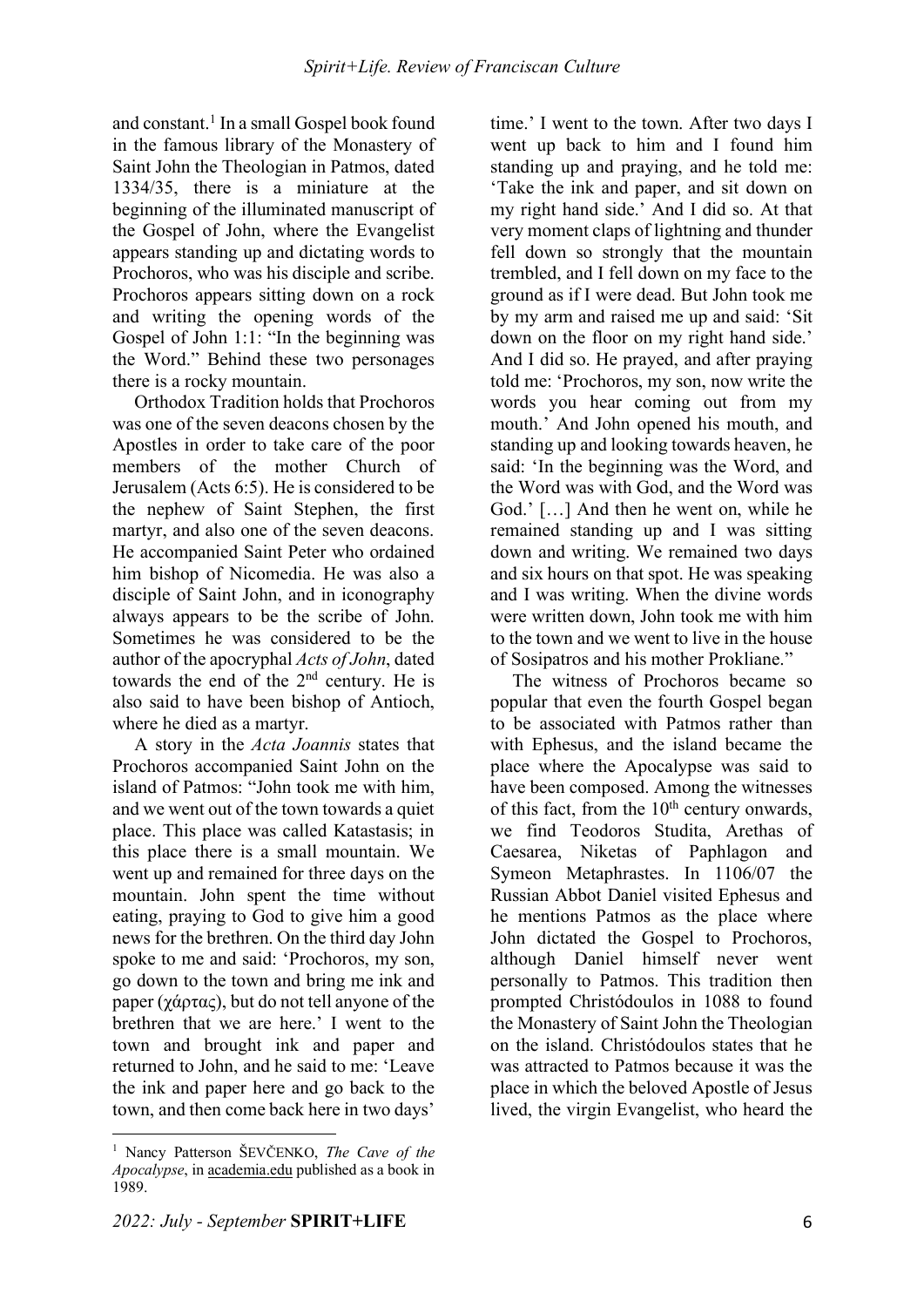voice of God as thunder and wrote down what he saw in his divine visions. From that moment Patmos began to be compared to Mount Sinai, because if on Sinai God gave the tablets of the Law to Moses, on Patmos He transmitted the Words of life of the Spirit which wins over the letter of the Law. Towards the mid- $12<sup>th</sup>$  century the cave that is found half-way up the mountain between Skala and Chorio, where the Monastery is found, began to be indicated as the Cave-Church in which John received the divine revelations which he wrote in the Apocalypse. We can conclude that, if in the very beginning, the entire island of Patmos was considered to be a sacred island because John had lived there in exile and wrote his Gospel and the Apocalypse, as time went on, after the foundation of the Monastery, this particular Cave began to be indicated as the holy Cave of the revelations and it became a place of worship and pilgrimage.

### **Franciscan apocalyptic vision**

During the  $12<sup>th</sup>$  to  $14<sup>th</sup>$  centuries the Book of Apocalypse became a stable source of reflection upon the theology of history. This trend began especially with the writings of Joachim of Fiore, and continued especially in the Franciscan Order, particularly in the writings of the Spiritual Franciscans of the late 13<sup>th</sup> and early 14<sup>th</sup> centuries. Among them the most famous is Peter John Olivi, author of the *Commentary on the Apocalypse*. <sup>2</sup> However, the same trend can also be found in the writings of St. Bonaventure, particularly in the *Collationes in Hexaëmeron*. <sup>3</sup> Indeed, the theological reading of history in apocalyptic terms was part and parcel of the

 $\overline{a}$ 

Franciscan milieu of the first generations of friars, and the figure of St. Francis himself was portrayed in an apocalyptic light. If the Apocalypse is the book of revelation for all generations and describes the definite conclusion of God's plan of salvation as seen in a meta-historical dimension, it is certainly the book of revelation of the history of the Franciscan Order in a moment when it was reviewing its vocation within the Church according to the prophetic style that it interpreted in the living memory of Francis of Assisi.

The geographical memory of the Apocalypse on the island of Patmos can be considered as a kind of link with the medieval geographical memory of Francis in the remote hermitages of the Italian Apennines, as continued in the living experience of the Spiritual brothers who inhabited them. In these mountain hermitages the brothers were experiencing the same feeling of exile that John experienced on Patmos, and they were confident that their remoteness from the sinful world and carnal Church would be a prophecy heralding a new age of a purified humanity and of a spiritual Church that would triumph over evil. This ideal was sought in an intricate system of interpretative symbology rooted in the Book of the Apocalypse and applied to the particular historical period in which this theology of history was born and developed.4

#### **Francis in Bonaventure's interpretation of the angel of the sixth seal**

The figure of the angel of the sixth seal in Apocalpyse 7:2 is abundantly used by Bonaventure to indicate the prophetic

<sup>2</sup> PETER OF JOHN OLIVI, *Commentary on the Apocalpyse*. Translation, Notes and Introduction by W. LEWIS, Franciscan Institute Publications, St. Bonaventure University, NY 2017.

<sup>3</sup> *Works of St. Bonaventure. Collations on the Hexaemeron. Conferences on the Six Days of Creation. The Illuminations of the Church*. Translation, Introduction and Notes Jay M.

HAMMOND, Franciscan Institute Publications, St. Bonaventure University, NY 2008 (Bonaventure Texts in Translation, Volume XVIII).

<sup>4</sup> David BURR, *The Spiritual Franciscans. From Protest to Persecution in the Century After Saint Francis*, The Pennsylvania State University Press, University Park, Pennsylvania 2001.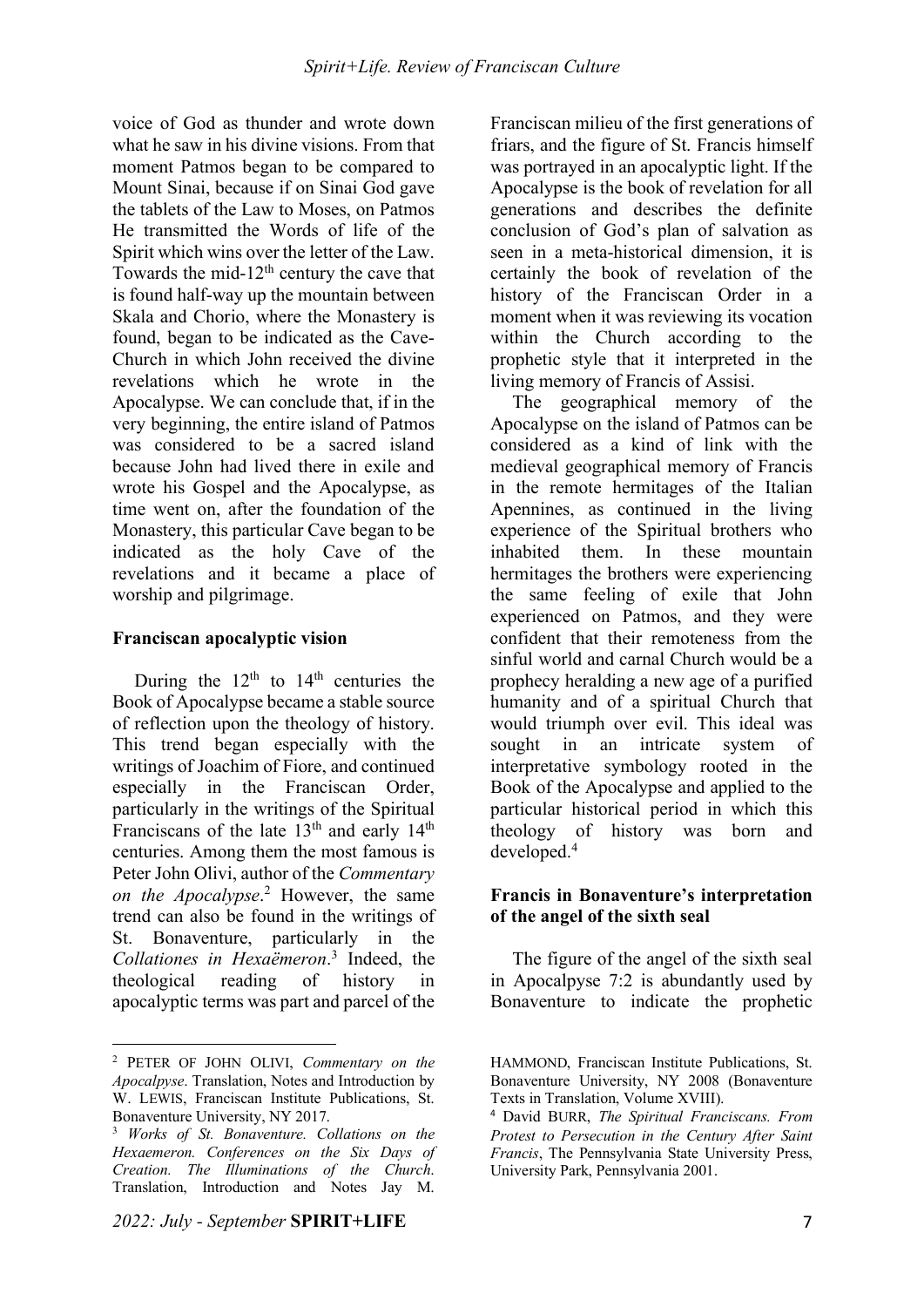mission of St. Francis. The most widely known text is that in the Prologue of the *Legenda Maior*: "And so in the true prophecy of that other *friend of the Bridegroom* (Jn 3:29), John the Apostle and Evangelist, he is considered not without reason to be like the angel ascending from the rising of the sun bearing the seal of the living God. For *at the opening of the sixth seal* (Rev 6:12), John says in the Apocalypse, *I saw another Angel ascending from the rising of the sun, having the sign of the living God* (Rev 7:2)."5

The Prologue of the *Legenda Maior* has the specific aim of providing a kind of unifying vision of Francis that would be acceptable to all the brothers. Although Bonaventure was certainly inclined to support the development of the Order as an institution within the Church, he knew that many brothers still cherished the memory of the prophetic charism of Francis, particularly in their love for evangelical poverty and simplicity. Although the Order was still standing aloof from the tensions within its fold and with the Church, as a result of the Spiritual movement, by the time Bonaventure had become minister general, this tendency of a prophetic vision tending towards an apocalyptic presentation of Francis had become very evident, particularly in the university of Paris during the conflict with the secular masters. Bonaventure tried to pacify and calm down the brothers, by insisting upon a more orthodox way of interpreting the vision of history within a theological setting based upon notions taken from the Apocalypse and applied to Francis.

When he concludes the episode of the stigmatisation of St. Francis, Bonaventure recalls the various moments in which Francis appeared to be a likeness to Christ crucified during his life, and states: "Now, finally, near the end, you were shown at the same time the sublime similitude of the Seraph and the humble likeness of the Crucified, inwardly inflaming you and outwardly signing you as *the other Angel ascending from the rising of the sun* that *you might have* in you *the sign of the living God* (Rev 7:2)."6

The *Legenda Maior* is certainly an important document that portrays the apocalyptic nature of Francis' mission. Bonaventure develops further this vision in the concluding treatise of his life, namely the *Collationes in Hexaëmeron*, which is the most developed theological reflection of history of the Seraphic Doctor.7

The treatise mentions St. Francis as the apocalyptic angel of the sixth seal, particularly in the episode of his stigmatisation.

In conference 16 Bonaventure speaks about understanding inspired by Scripture, and lists the sevenfold nature of history before and after Christ within the symbol of the seven days. Regarding the New Testament he states: "In the New Testament there are similarly seven [gracious] times [of the fruit]: the time of grace conferred, of baptism in blood, of universal (*catholicae*) norms, of the law of justice, of the high throne, of clear teaching (*doctrinae*), and of the final peace […] The [sixth] day [in original time] of the human form [is the seedbed of the figurative] time of the prophetic voice [which is the tree bearing the fruit in the gracious] time of clear teaching (*doctrinae*), in which there would be the prophetic life. And it was necessary that in this time one order would come, namely, a prophetic state (*habitus*), similar to the order of Jesus Christ, whose head would be an *angel ascending from the rising sun having the sign of the living God*  (Rev 7:2), and conformed to Christ. And

<sup>5</sup> BONAVENTURE, *Legenda Maior*, Prol. (FAED II, 527).

<sup>6</sup> BONAVENTURE, *Legenda Maior*, 13,9 (FAED II, 638).

<sup>7</sup> The most complete study on the theology of history according to the Bonaventurian vision remains that of Joseph RATZINGER, *The Theology of History in Saint Bonaventure*. Translated by Zachary HAYES, Franciscan Herald Press, Chicago 1971.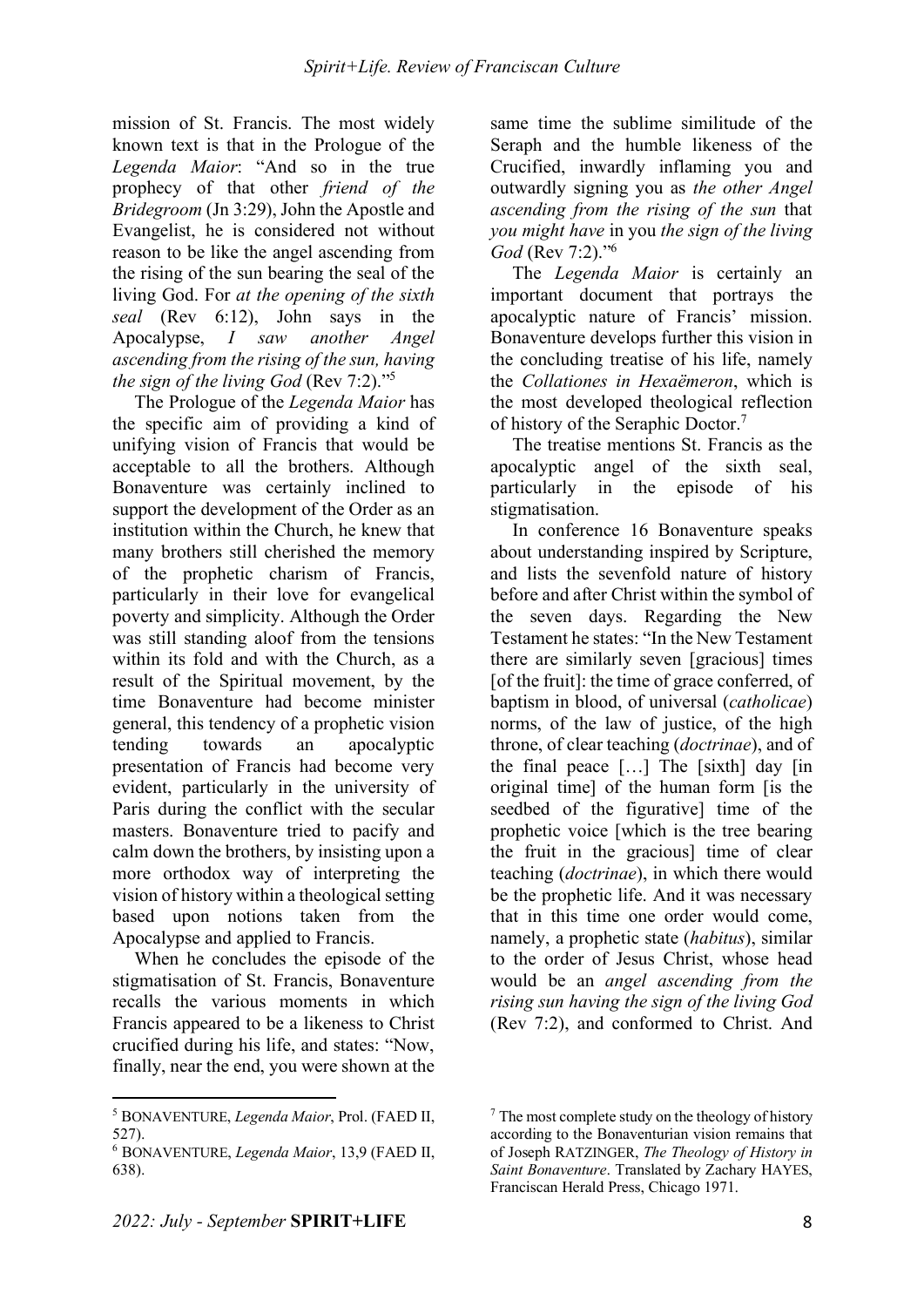[Bonaventure] said that [the order] had already come."8

Therefore, in the interpretation of Bonaventure, the age of prophecy and apocalyptic vision was not just a question of the end of times in the linear historical sense, but it was already present in the historical unfolding of the Church, and was made evident in a particular way by the way of life established by Francis of Assisi as founder of an Order of prophetic brothers. In this way, the figure of the angel of the sixth seal who heralds the salvation of the chosen ones at the end of times, is heralded by Francis himself who bears the seal of the living God in his crucified body similar to that of Christ.

In conference 22 Bonaventure speaks about the hierarchies of angels and contemplation. Among these different hierarchies Bonaventure presents the various religious orders as belonging to one or the other of the angelic hierarchies. Thus, the contemplative orders are symbolised by Thrones, the speculative orders (like the Order of Preachers) by the Cherubim, and the Franciscan Order by the Seraphim. It is in this prophetic light that Francis and his Order are presented as heralds of the end of times, of the apocalyptic age:

"The third order is [of those who] spend time (*vacantium*) with God according to the way of elevation (*sursumactivum*), namely the ecstatic or excessive [way]. And [Bonaventure] said: indeed what is this [order]? It is the Seraphic order. […] The [third] order will not flourish unless Christ] appears and suffers in his mystical body. And [Bonaventure] said that the appearance of the Seraph to blessed Francis, which was expressed and impressed, showed that [the Seraphic] order ought to apply to [Francis]. but he would still come to this [seraphic order] by way of tribulations. And in this appearance were great mysteries."9

Bonaventure mentions tribulations and great mysteries. Indeed, these two aspects are typical of apocalyptic literature. It was during times of persecution that the Apocalypse was written, and it also makes use of symbolism in order to explain the mysterious unfolding of the end of times as an ever-present reality and opportunity of salvation. No wonder that the Franciscan writers of the early  $14<sup>th</sup>$  century, particularly those coming from the Spiritual family, saw their life as a witness of martyrdom in the midst of tribulation, and were convinced that the Church was nearing the eleventh-hour in which the Anti-Christ would appear.

The figure of St. Francis in the *Collationes in Hexaëmeron* is evident in many direct and indirect references. We have just chosen a couple of them, which are linked to the figure of the angel of the sixth seal, in order to underline the importance of this biblical image in the theological framework of Bonaventure. The figure is an eschatological representation of the heavenly Jerusalem, since the angel rises from the east, where the sun appears, and bears the seal of the living God, namely the stigmata of the passion of Christ, which was consumed in the earthly Jerusalem. The figure of Jerusalem as an earthly and heavenly city in which the eschatological salvation occurs is very evident in these texts, and would also merit a special study in order to underline the link between the historical and the eschatological Francis, the historical and the eschatological Order of friars Minor, seen within the history of the tribulations that the just members of the Church have to endure during the eleventh hour, or during the sixth age, heralding the onset of the sabbath or seventh day of peace and contemplative union.

We now turn to examine an apocalyptic text by one of the outstanding exponents of the Spiritualist ideals of the Order, namely Peter of John Olivi.

<sup>8</sup> *Collations on the Hexaemeron*, Coll. XVI, 14.16, pp. 284-285.

<sup>9</sup> *Collations on the Hexaemeron*, Coll. XXII, 22-23, pp. 388-389.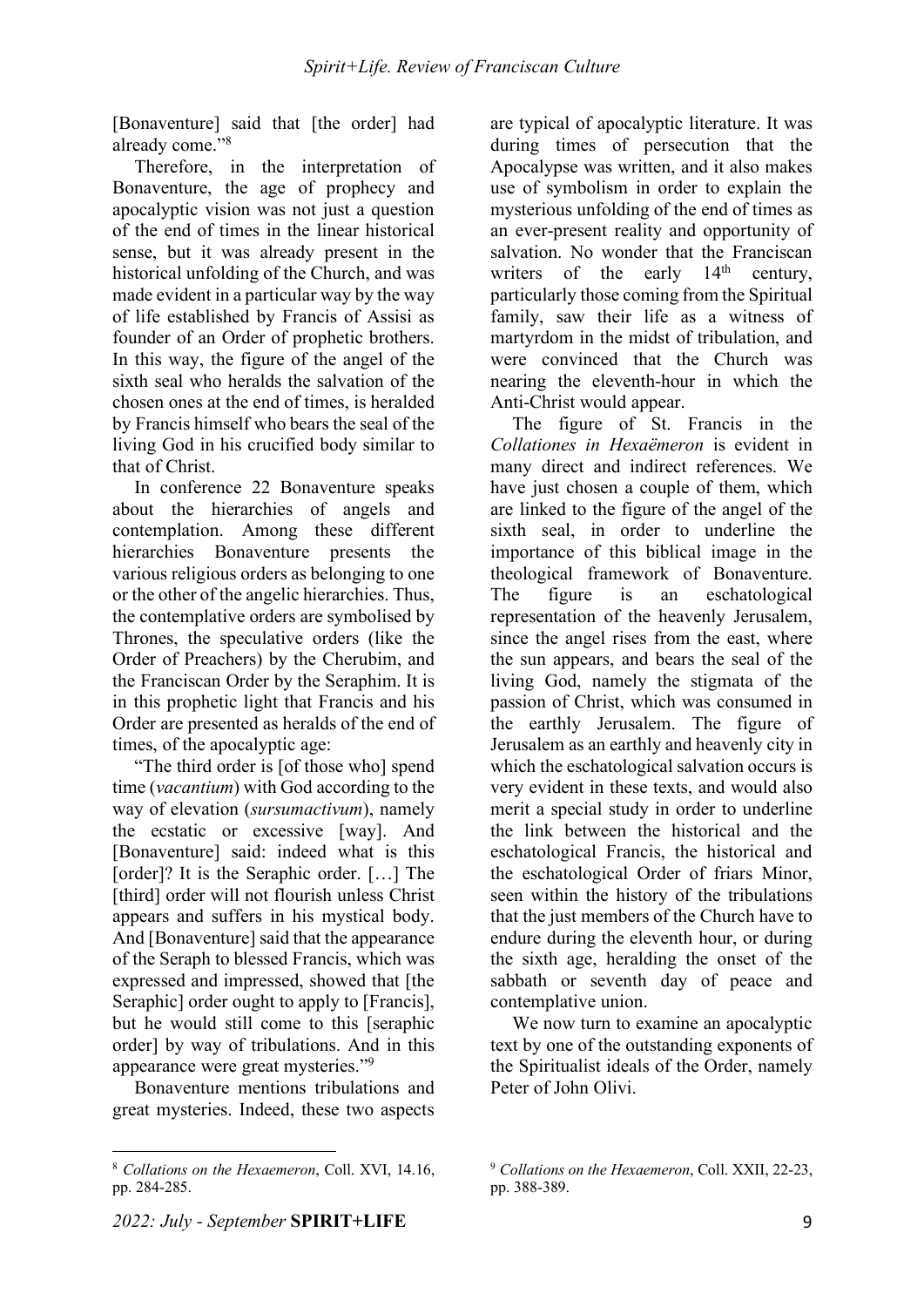#### **Francis in Olivi's interpretation of the angel with the scroll**

The fate of the Spiritual family of the Order was a tragic one, but at the same time it was a sincere effort to come to terms with the foundational experience of Francis of Assisi, albeit with Joachist tendencies that were more of an occasion for selfjustification of the Spiritualist doctrines on poverty than a true representation of what Francis might have actually wanted his brothers to live in matters of poverty. In other words, politics played a major role in the Spiritual controversy. Yet, among the various exponents of this tendency we find many holy and contemplative men. They were convinced that the present tribulations they were going through had been foretold in the prophecies, and especially in the Book of Revelation. They were convinced that they were living in an apocalyptic age, and that Francis of Assisi had heralded this age with his radical choice of evangelical poverty.

Among these Spiritual brothers, Peter John Olivi stands out in a particular way, especially in his *Commentary on the Apocalypse*. Here we shall choose just one text that can throw light on the apocalyptic expectations of the Spirituals, as these were interpreted in the light of the life of St. Francis. This time, the underlying motif is not the angel of the sixth seal of chapter 7 of the Apocalypse, but rather the angel bearing the scroll in chapter 10.

Peter John Olivi explains the relationship between the angel of the sixth seal and the angel with the scroll: "Likewise, in the sixth stage, certain ones will preach more against vices by showing the destruction of Babylon now as imminent as the next event, and then as if it had already taken place; and certain others will emphasize more the contemplative wisdom and illumination of the contemplative disciples as appointed to the special guidance of the church and as sent to preach to the infidels. The first, moreover, are designated by the angel of the sixth trumpet (Rev 7:2); the second, by this angel *with a face like the sun* (Rev 10:1). A third is designated by John who receives the *open scroll* from the angel, who is to preach to the people and the nations, and who is to measure the temple (Rev 10:8-11:3)."<sup>10</sup>

Peter John Olivi speaks about this vision as a sign of the contemplative Church at the end of times. This contemplative dimension is expressed in a special way by the Franciscan Order, since it is chosen by God during the sixth age of the history of salvation. Indeed, the mission of the friars Minor is that of heralding this new age by being faithful to the charism of their founder Francis. Peter John Olivi describes Francis' mission in the light of the invitation to take the scroll from the angel, by establishing the evangelical form of life contained in the Rule. Here we quote a rather lengthy section of Olivi's commentary in order to illustrate this point:

"It is also to be understood that just as our most holy father Francis, after Christ and under Christ, is the prime and principal founder and initiator and exemplar of the sixth age and of its evangelical rule, so is he, after Christ, designated first by this angel. So then, as a sign of this, he also appeared in a fiery chariot, transfigured into the sun, so that he may be shown to have come in the spirit and image of Elijah and, together with this, to produce a perfect image of the true sun, namely of Christ. He was also uniquely strong in every virtue and work of God; and by means of his supreme humility and recognition of the first source of all nature and grace, he was ever *descending from heaven* (Rev 10:1) and through airy and subtle or spiritual lightness, released from every weight of heavenly things.

<sup>10</sup> PETER OF JOHN OLIVI, *Commentary on the Apocalypse*, 325-326.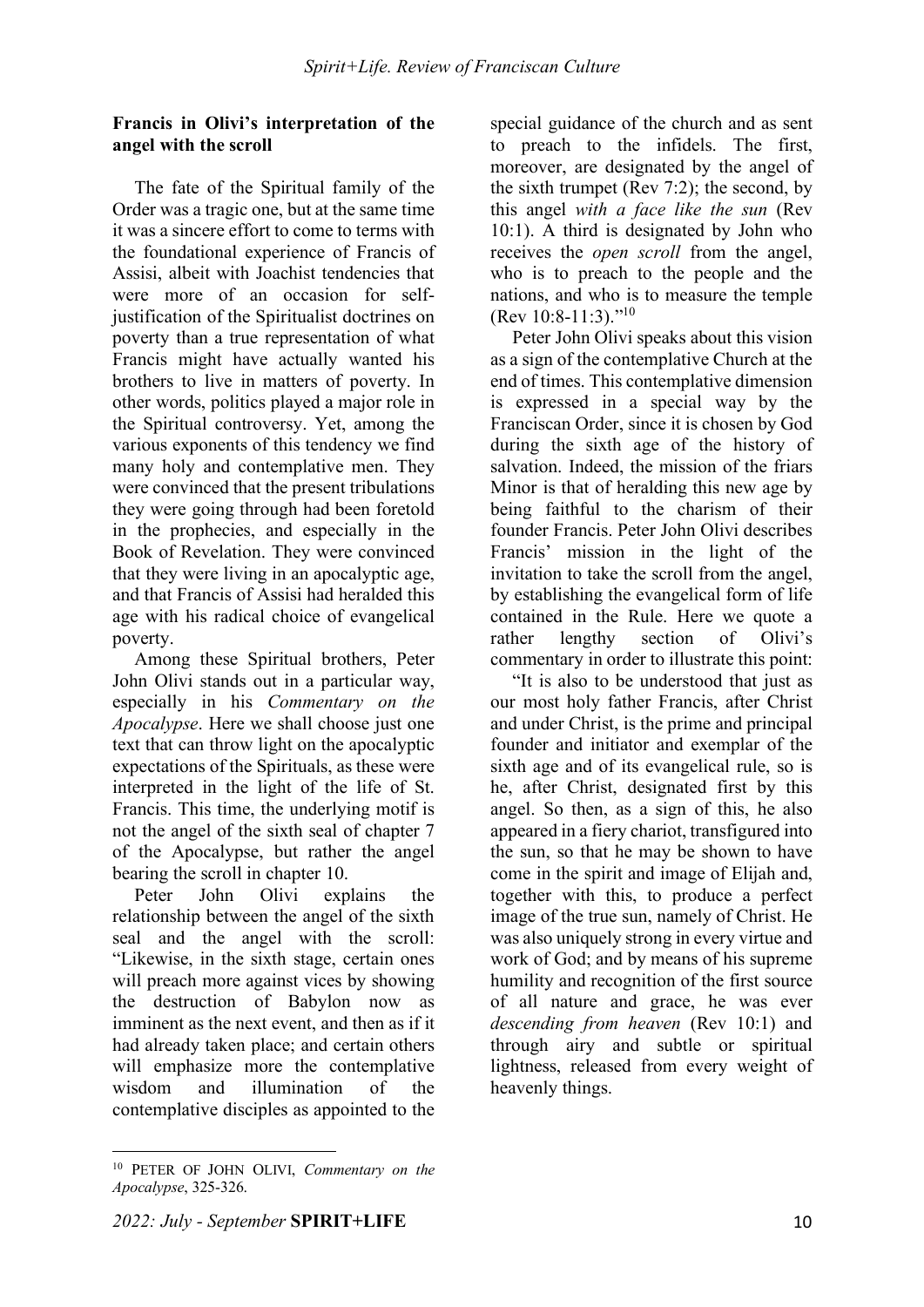"And he was *wrapped in a cloud* (Rev 10:1), that is, in the highest poverty, and full of heavenly waters, that is, with the supreme possession and filling up of celestial riches. He was *wrapped in a cloud*  (Rev 10:1), also, that is, with the darkness of ecstatic contemplation, which, according to Dionysius in the book *On Mystical Theology*, designated the darkness of the cloud in which God appeared and spoke with Moses.

"And he had *a rainbow on his head* (Rev 10:1), that is, the arching refulgence of the sun, because the deep-seated love of Christ, extended openly over and overarching our base miseries, was constantly and intimately impressed in the mind of Francis.

"And his *face was like the sun* (Rev 10:1) because in the singular contemplation of Christ and his evangelical life, Francis' appearance was neither defective like the moon nor weak like a star or a light at night, but his was the appearance of the sun and the light of day, aflame and illuminated, illuminating and inflaming.

"And he had straight and solid feet and as a fiery *as a column of fire* (Rev 10:1) because he was highest not only in contemplation but also in every perfect action, as is abundantly clear from the history of his life.

"And he *had in hand* (Rev 10:2), that is, in full operation and in full possession and power, *a little, open scroll* of the gospel of Christ, as is clear from the *Rule* which he observed and wrote, and from the evangelical state that he instituted.

"And he *placed his right foot on the sea*  (Rev 10:2) because with the most intense effort and fervour he laboured three times to go to the Saracens with the purpose of converting them and receiving martyrdom from them, even as is written in his *Life*, chapter nine. This happened in the sixth year following his conversion, even as the angel of the sixth seal, and as a sign that the

<sup>11</sup> PETER OF JOHN OLIVI, *Commentary on the Apocalypse*, 327-329.

Saracens are to be converted to Christ through Francis' Order during the sixth age of the Church. And it happened again a third time in the thirteenth year of his conversion, in sign that beginning in the thirteenth century since the passion and resurrection of Christ, the Saracens and other infidels are - with the making of many martyrs - to be converted through Francis' Order. This is why Francis in his *Rule*  outstandingly instituted the method of going to preach among the Saracens and other infidels. And just as on the thirteenth day after the nativity, Christ appeared to the kings from the East; on a similar day he was baptized; and he changed water to wine; and in his thirteenth year, being absent from his mother, he was found in the Temple, so also in the thirteenth century after the dawning of Christ, Francis and his evangelical Order appeared. But in the thirteenth century after the death and ascension of Christ, Francis will be exalted on the cross, and his glory will ascend over all the earth, even as is piously gathered from the scriptures and especially from those which are touched upon below in the fourth vision of this *Apocalypse* (Rev 12- 14)."11

This text explains in a very clear way the hermeneutics of the medieval Spiritual Franciscans regarding the role of St. Francis and his Order in the unfolding of the theology of history, particularly in the apocalyptic scenes that it portrays. Although certain images might look strange and maybe also far-fetched in their interpretation, one has to understand this procedure within the historical environment in which it developed, particularly within the historical unfolding of the Order during the early decades of the 14th century. The Spirituals were convinced that St. Francis was the prophet sent by God during the sixth age in order to prepare the way for peace of the seventh day through his evangelical poverty and the way of life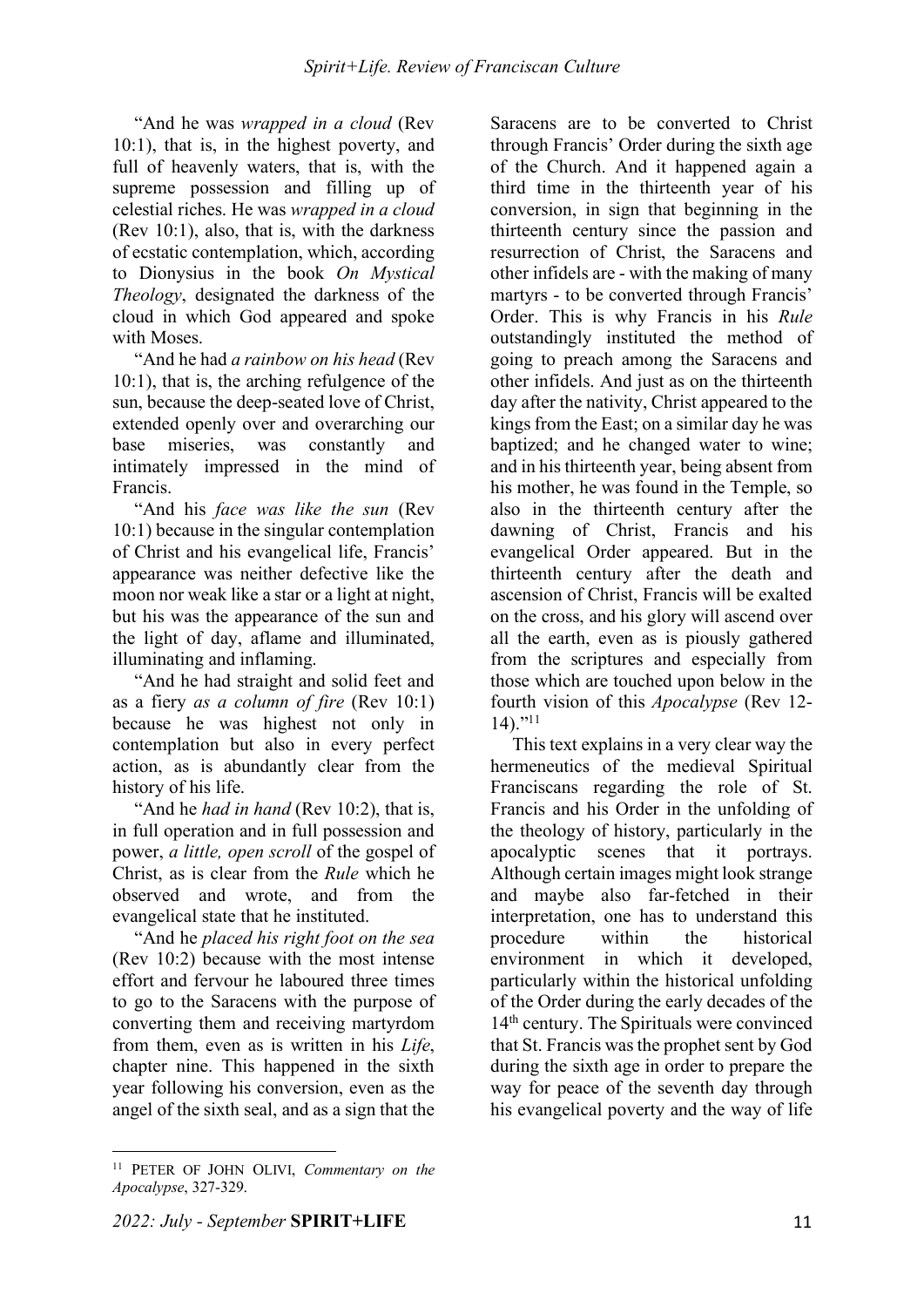he proposed through his Order of friars Minor. The Spirituals were going through a period of persecution and tribulation both within the Order itself and also in their relationship with the Church, particularly during the pontificate of John XXII (1316- 1334). That is why, they needed the support of an apocalyptic reading of history and of their founder.

Indeed, this trend, as we have seen, was not only limited to the Spiritual family of the brothers. It was part and parcel of the vision of the Order. Bonaventure himself embraced it in such a way that he accepted the apocalyptic implications of the mission of St. Francis, without necessarily reading them in a fundamentalist way as was happening in the case of other sympathisers of the doctrines of Joachim of Fiore carried to their extreme consequences.

Peter John Olivi, in fact, quotes St. Bonaventure's view more than once in the text we have just presented, and he is aware of the importance of the figure of the angel of the sixth seal in the interpretation of the mission of Francis. He adds, however, the other image of the angel bearing the scroll, in order to underline the importance of the Word of God as a revelation of what is about to happen. Indeed, the Apocalypse is always understood as a book that portrays the history of salvation as a history of tribulation between Christ and his enemies (the Anti-Christ), as a history of martyrdom and suffering of the just who give witness to the Gospel, but also as a history of peace and contemplation of the heavenly Jerusalem that comes down from heaven. It is, in a certain way, the point of arrival of human history as it is read within a theological perspective.

Francis, therefore, appears as a prophet heralding the end of times. He is an angel, a messenger of God, who is marked by the seal of the wounds of Christ stamped on his body through the stigmata. He is also the angel carrying the scroll that has to be "eaten" in order to express the "sweetness" of God's Word and the "bitterness" of the testimony of the faithful of Jesus, the martyrs. In the view of the Spirituals the Order was called to give this witness of martyrdom, and thus be conformed to Christ and to his servant Francis. In the missionary vocation embracing also the Saracens, the Order would find the true meaning of its place in salvation history. One can state that, during this period of history, the Order was fully aware of its identity and role, maybe more than it was during the subsequent centuries and more than it is today. This does not mean that there were no exaggerations in the interpretation given to the prophetic and apocalyptic role of Francis. However, one cannot fail to admire the intuitive nature of these men who wrote volumes in order to come to terms with the meaning of the world-order as seen in the eyes of God, as seen in a theological perspective.

In this way, the apocalyptic angel of the sixth seal and the angel bearing the scroll in the Book of Revelation can be a way of interpreting the mission of Francis and the significance of the Gospel way of life as contained in the *Rule* of the friars Minor.

The silence of the Grotto of the Apocalypse on the island of Patmos, nestled as it is in the rocks surrounded by lush Mediterranean pines, and overlooked by the monastery-fortress of St. John the Theologian, can become the silence of reflection and prophecy in which the writings of Franciscan mystics, such as Bonaventure and Peter John Olivi, were born. There is a kind of link between these two worlds, which is not just a fruit of fantasy, and which needs to be studied further. No wonder that the profound meditations of these great men, although written in the convent and university fortresses where they lived, whether in Assisi or in Paris, were conceived in faraway hermitages, like La Verna. It is in the harsh rocky caves of these hermitages that Franciscan apocalyptic literature flourished and gave birth to reform and to a yearning to go through tribulation and martyrdom in search for peace of the heavenly Jerusalem.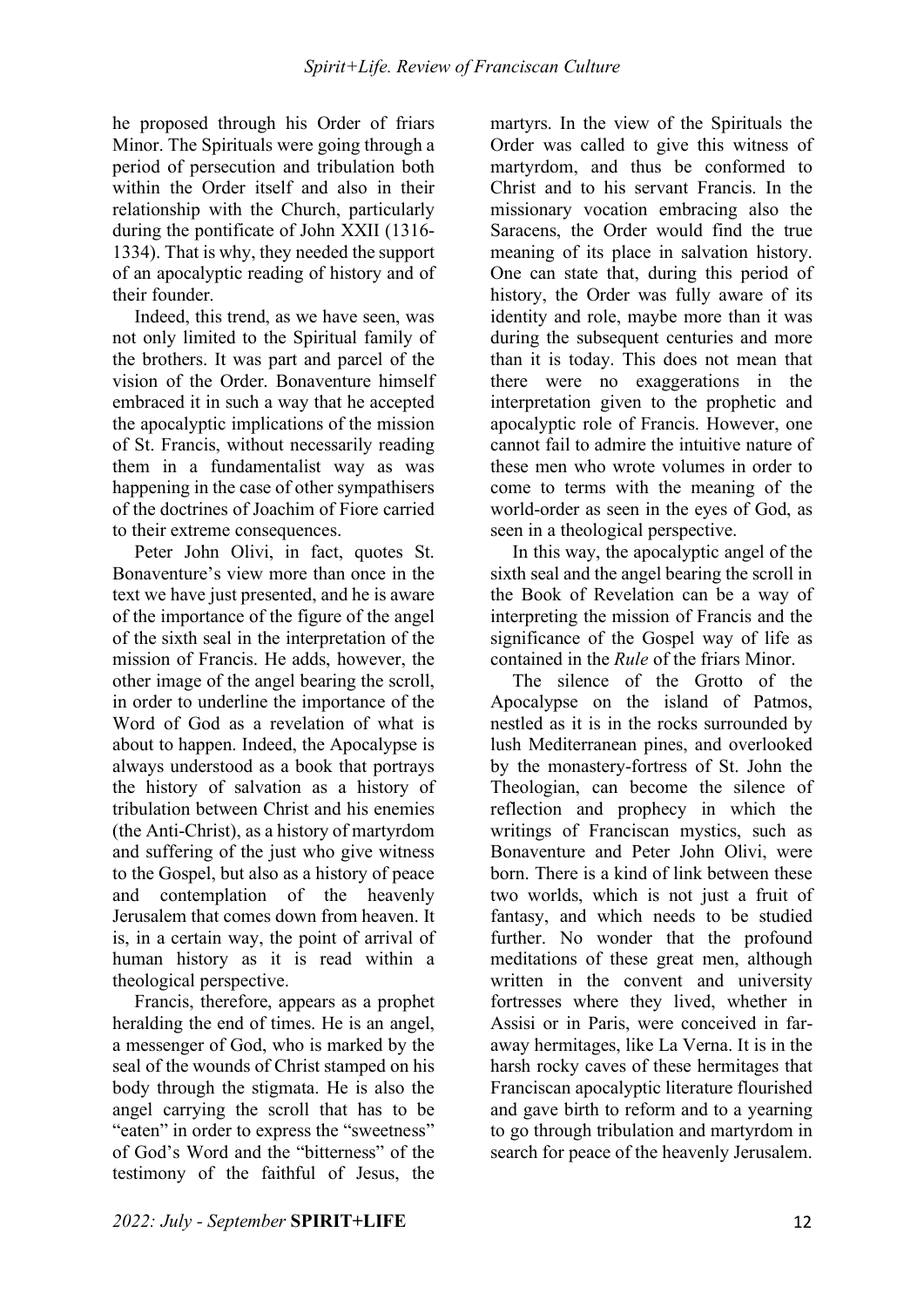## EXPERIENCING TRANSFIGURATION

## Anthony M. Carrozzo OFM

In recent years we have become more attuned to St. Francis's *Rule for Hermitages*. Francis wrote the Rule for those who wished to live apart for a while. Each word is important: the Rule does not require that each Franciscan have an eremitical experience but the Rule permits those who desire it to do so. But even then, an eremitical experience is only temporary. The Rule is often adapted to the needs and desires of those seeking solitude in a fraternal setting. St. Bonaventure was among the first who offered some adaptations. In his reflection on the Transfiguration in Luke 9:32-36, Bonaventure gives us a *Rule for Hermits* which provides us with an interesting change of perspective because the Rule offered by Francis is concerned about place, roles and the Liturgy of the Hours, while Bonaventure is concerned about the hermits themselves.

As often happens in Bonaventure's *Commentary on the Gospel of Luke,* he not only comments on the Gospel pericope, but also upon its application to Franciscan life. Bonaventure proposes four stages in the eremitical experience: (1) the need for rest, (2) an awakening by grace, (3) the significance of watchfulness, and (4) contemplation. These are not arbitrary selections made by Bonaventure. Rather they are based upon the behaviour of those whom Jesus chose to bring up to the mountain with Him, that is, the behaviour of Peter, James and John. So, we must begin by reflecting upon their behaviour and what they witnessed.

The apostles had the ability to fall asleep at the most inappropriate times. It was no different for Peter, James and John on the mountaintop with Jesus. Luke observes "Now Peter and his companions were

heavy with sleep." Bonaventure, reflecting on these words of Luke, concludes from this that one who is entering into an eremitical experience must assess his or her need for rest and, if necessary, begin the experience by resting. Resting is a luxury we have often lost in our too busy lives.

To rest is to prepare to be "awakened by grace." This awakening is first the discovery of the relationship of Jesus to His Father and then to be in the presence of the companions of Jesus. There are no Marthas and Marys here. They are replaced by Moses who represents the law and Elijah who represents the prophets with Jesus who is the Word.

In this awakening experience, the Franciscan hermit reflects upon the law and its role in his or her life until the realization that the law of love of God and neighbour moves from the contemplation of God to an activity borne out of that contemplation that returns to our neighbours to be with them and to share our lives with them.

Then Elijah, the prophet, takes centre stage. A prophet is not a fortune teller but is one who speaks for God often challenging the way we conduct our daily lives. Who are our prophets as we enter into solitude? How do they speak of God to me? Am I listening?

Bonaventure tells us that, "Watchfulness is exceedingly necessary for contemplation," to encounter the Word Himself. Jesus speaks to us in our solitude so we silence the thousands of words and sounds that invade our daily lives to be able to genuinely listen in the silence for Jesus to speak. The silence of the hermitage may initially be frightening because it is so foreign to our daily living which is filled with continuous news, music blaring from our phones, and distractions that very often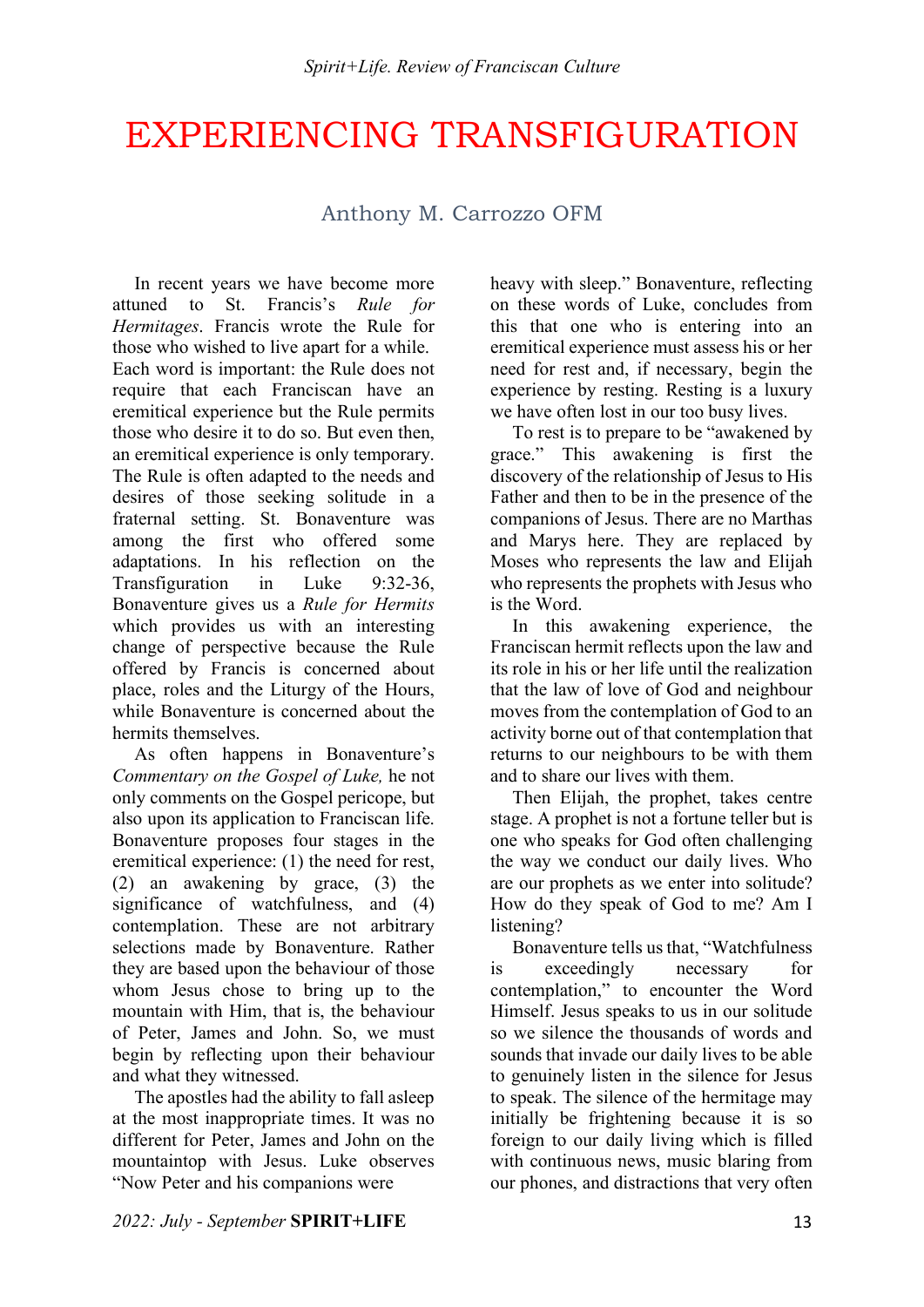serve to make us forget what we were even thinking.

Feeling like Peter we say with him "Lord, it is good that we are here." We want to stay too. Bonaventure comments: "Peter was wrong in the first place because he wanted to remain in a state from which one had to move…but Peter wanted to remain there…Some are indeed reprehensible. They want to ascend to the height of contemplation, want to rest there and refuse to descend to the labor of action." Imitating Peter we want to erect tents to stay put. The Lord will have none of it. They must leave the mountain to continue their ministry of preaching and healing.

Descending the mountain, Jesus tells these disciple that they should tell no one what they witnessed. This was no Pentecost experience where the disciples rushed into the streets, speaking in tongues so they appeared to be drunk yet everyone understood them. They were focused on preaching Jesus. The Transfiguration like the eremitical experience, must be held quietly in the heart. The grace of the experience emerges slowly in the ways in which we treat our neighbours.

Jesus more than once in Luke 9 reminds the disciples of His upcoming suffering and death. John listened, Peter did not, When the time came, though, it was John who stood at the foot of the cross, no doubt recalling the Transfiguration, realizing that this suffering was not the end of the story. However, Peter was denying Jesus and rushing to hide.

How will we act when life becomes unbearable? John remembering? Peter forgetting? Bonaventure gives us a third option: James. Bonaventure proposes him as the disciple of hope. When daily life becomes overwhelming, we need the faith

 $\frac{1}{2}$  ,  $\frac{1}{2}$  ,  $\frac{1}{2}$  ,  $\frac{1}{2}$  ,  $\frac{1}{2}$  ,  $\frac{1}{2}$  ,  $\frac{1}{2}$  ,  $\frac{1}{2}$  ,  $\frac{1}{2}$  ,  $\frac{1}{2}$  ,  $\frac{1}{2}$  ,  $\frac{1}{2}$  ,  $\frac{1}{2}$  ,  $\frac{1}{2}$  ,  $\frac{1}{2}$  ,  $\frac{1}{2}$  ,  $\frac{1}{2}$  ,  $\frac{1}{2}$  ,  $\frac{1$ 

of Peter and the love of John but hope is what is most helpful. Not hope only as a feeling but also as a virtue, the strength to carry on. So, the Franciscan hermit who returns to daily life must be alert when occasions to remember present themselves. Bonaventure went to La Verna shortly after he was elected minister general of the rather unfocused Franciscan Movement. He spent time in a cave as Francis had done. He was alone with God. In that stillness, he wrote his masterpiece *the Soul's Journey into God*  which is filled with brilliance, that is, shining with enlightenment. At one point he observes "In this passing over (*Transitus)*, all intellectual activities must be left behind and the height of our affection must be totally transferred and transformed into God. This is mystical and most secret which no one knows except him who receives it. No one receives it except him who desires it and no one desires except him who is inflamed in his very marrow by the fire of the Holy Spirit." He was transfigured by this *Transitus* which is what we hope happens to us when we enter a hermitage. His thoughts can easily become our own as we begin any eremitical experience.

Franciscan men and women who have sought the eremitical experience often needed to adapt the regulations that were prescribed by Francis and Bonaventure to their personal needs and ministerial demands. Rules are not meant to be slavishly observed. They need to be adapted to persons and places, times and situations with concern for the purpose of the regulations. The purpose of a Franciscan eremitical experience is to enter the hermitage acknowledging that we have been disfigured by forgetfulness in our daily busy-ness so we can be transfigured by our encounter with the Divine.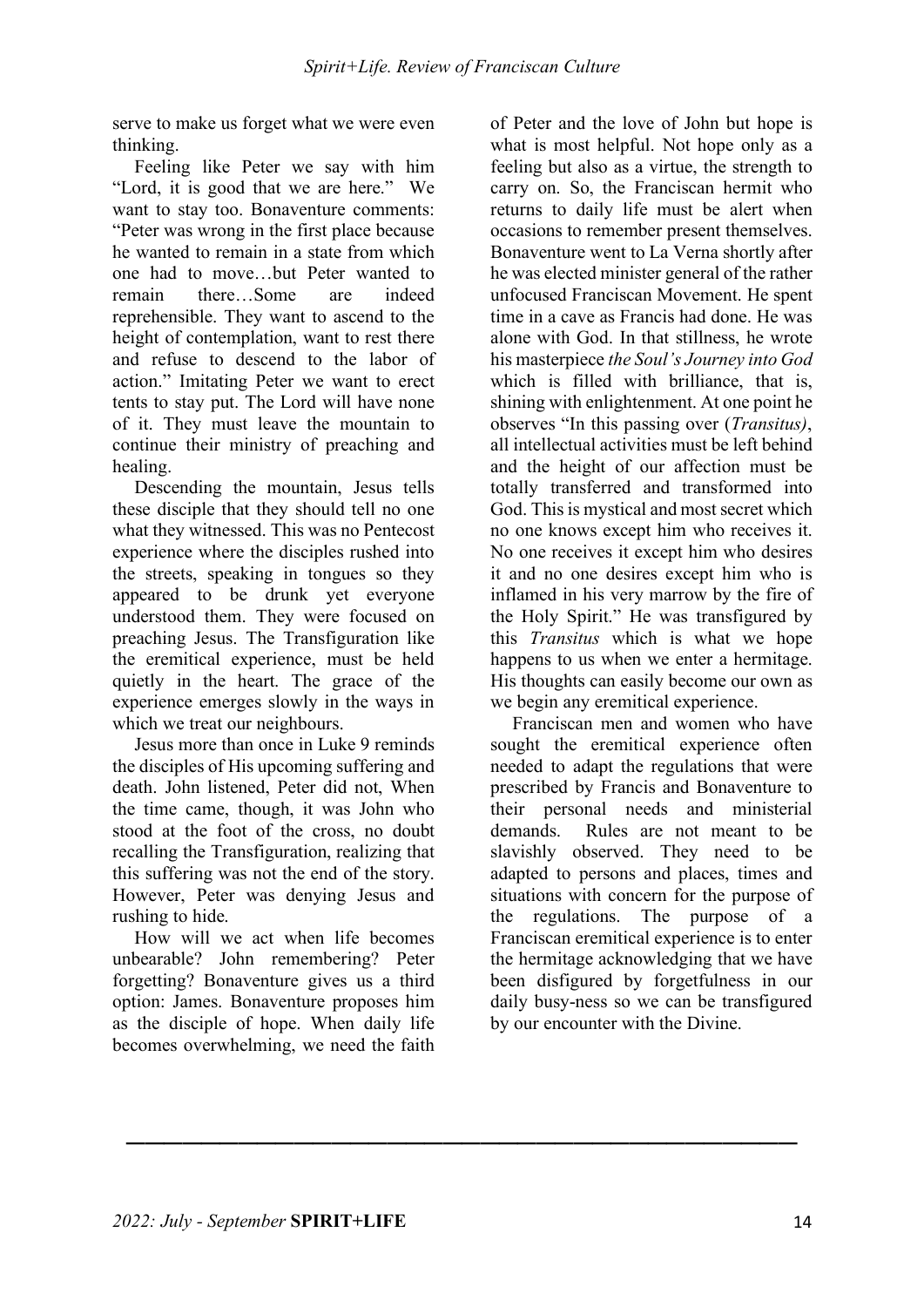## ELUSIVE BEAUTY: BONAVENTURE AND KANT

## Kevin Tortorelli OFM

In the last verses to his *Ode on a Grecian Urn,* Keats wrote:

"Beauty is truth, truth beauty – that is all Ye know on earth, and all ye need to know"

This sententious couplet exudes a power of insight in its concise formulation. Beauty and truth adhere. They belong together. But how? Clearly war in Ukraine is true but not beautiful and in ordinary language, a sunset is beautiful but is not called true. The couplet stands in need of a helpful context, a recourse to a philosophical framework with which to speak of the beautiful.

Plato points the long direction. In the *Philebus* he writes that the good resides in the beautiful and that the good is grasped in the beautiful. The beautiful manifests itself in the search for the good and is the image of the good. And as manifestation or radiance or image, the essential element in the beautiful is disclosure or truth.<sup>1</sup> The Christian era continues and emphasizes quite strongly that the discussion of the beautiful is always conducted with reference to the true and the good. The beautiful belongs to the order of the transcendentals. The transcendentals name a property that belongs to every being. Together with the one, the true and the good, the beautiful is considered from the aspect of being as delighting an intellectual nature.<sup>2</sup> As a transcendental, beauty adds to goodness a relation to knowledge. The

 $\overline{a}$ 

*2022: July - September* **SPIRIT+LIFE** 15

good means that which simply pleases the appetite as something we all desire while the beautiful is something pleasant to apprehend or know. In the experience of the beautiful the mind achieves real knowledge by understanding the form it perceives and by judging that, that form exists in the mode of the beautiful.<sup>3</sup>

#### **Bonaventure on the Beautiful**

Bonaventure is very much a part of this tradition of reflection that by his time understands and experiences created being as an epiphany of God's glory. He brings to that tradition some notable developments.

A first development has to do with the senses. Bonaventure notes that God may be seen in the sensible world to the extent that God is in the world by His essence, power and presence.<sup>4</sup> To these three qualities, Bonaventure correlates the five human senses. Through these senses the likenesses (*similitudines*) of external things enter the soul and are known as pleasurable or delightful and are judged to be so due to their proportion or harmony. Very significantly, the laws or criteria or the reasons that guides our judgment exist eternally in the Eternal Art. The Eternal Art is the Eternal Word and Son in whom the Father has expressed (*expressit*) everything. The Son is the Father's artistic medium<sup>5</sup> By virtue of this Eternal Art, by means of it and according to it, all that is beautiful is

<sup>1</sup> Hans-Georg GADAMER, *Truth and Method,* (New York: The Seabury Press, 1975), 434-447. And see Seth BENARDETE, *The Being of the Beautiful. Plato's Theaetetus, Sophist, and Statesman,* (Chicago: The University of Chicago Press, 1984). <sup>2</sup> ST. THOMAS AQUINAS, *De Veritate* 1,1. <sup>3</sup> ST. THOMAS AQUINAS, ST I-II, 27, 1, ad 3.

<sup>4</sup> *Itinerarium Mentis in Deum*, 2.1, Ewert COUSINS, New York, Ramsey, Toronto, 1978), And see Regis ARMSTRONG, OFMCap. (Washington, D.C. The Catholic University of America Press, 2020).

<sup>5</sup> *In Hexaëmeron* 1,13. Jay HAMMOND*, Collations on the Hexaëmeron* (St Bonaventure University: Franciscan institute Publications, 2018).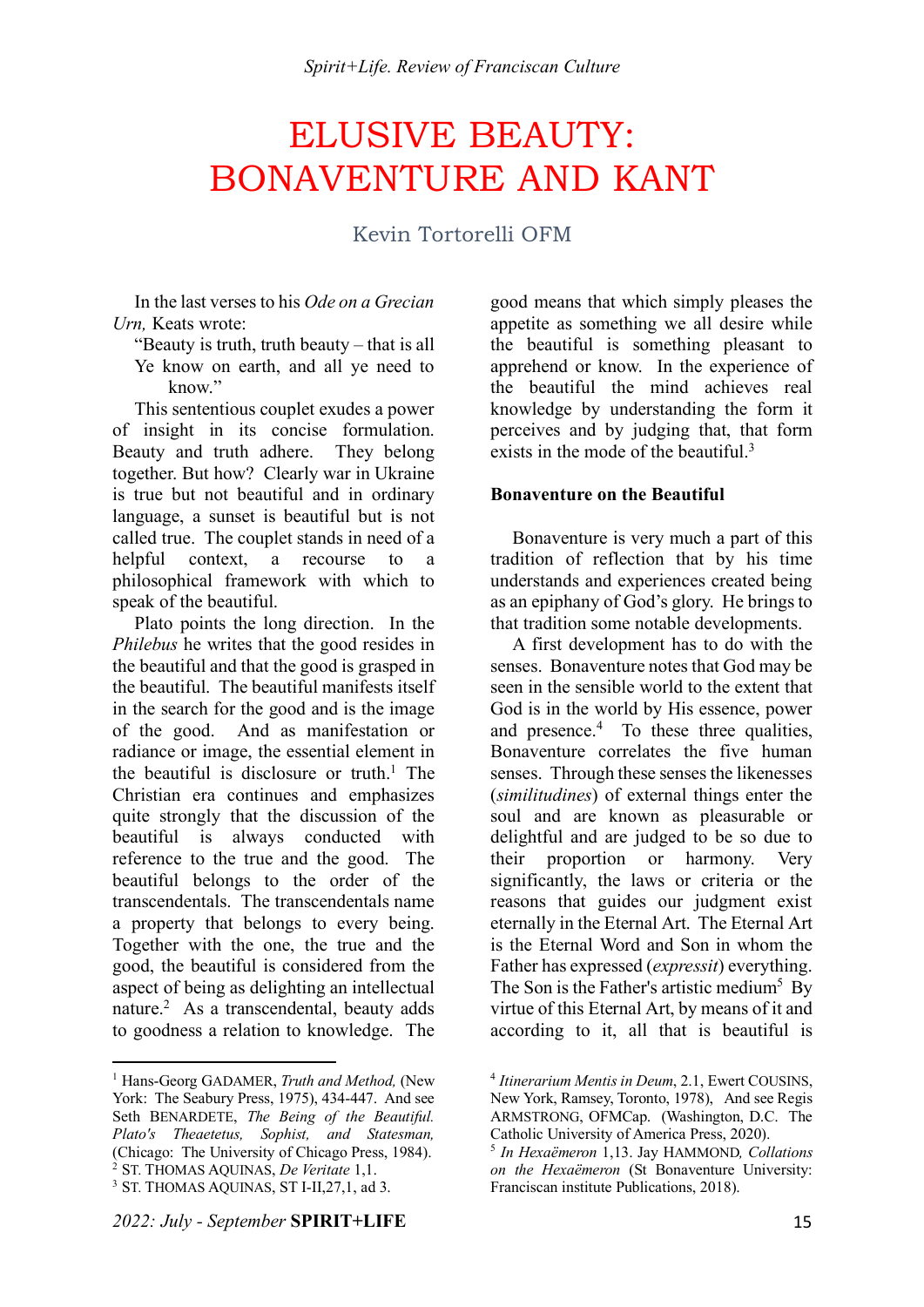formed and judged by us to be beautiful. The whole world enters into the human soul through the doors of the senses by means of apprehension, delight and judgment.

In a second development, Bonaventure stops short of placing the senses and the sensible world in a framework of 'ascent'to God so favoured, eg., by Plotinus and Augustine. Bonaventure stops short of embracing the beauty of the finite and sensible world on the analogy of a ladder that one climbs only to abandon. Instead Bonaventure sees in Francis' grasp of the *minoritas Christi* the goal of our sensible appreciation of beauty. It led Francis to see things differently. Every creature, no matter how insignificant, <sup>6</sup> he greeted as his brother or sister. This perception seems to be the exemplary form of the spiritual senses. These are the same five human senses made over in grace and supplied with new powers of perception and experience.7 Bonaventure is consciously reflecting on the Stigmata of St. Francis. In the *Itinerarium*, he contemplates the wounds of Christ become the wounds of Francis – *See my hands and my feet, that it is I myself* (Lk 24:39). With the spiritual senses, Bonaventure contemplates the Stigmata as an event of enormous particularity of person, place and time. It is precisely in the beauty of the Stigmata that one sees the truth of divine love. The marks of the crucified, the stigmata, constitute the proper logic for Bonaventure. What do we know with this logic? In the sensible, bodily impress of the stigmata we see the expression of divine love and glory. The stigmata are the focus of Franciscan thought and spirituality because the beauty of Christ's love is seen. This beauty mediates and discloses the truth of Christ's

<sup>6</sup> *Creaturas quantumlibet parvas*, *Legenda Maior*, 8,6.

 $\overline{a}$ 

 $love.<sup>8</sup>$ 

In a final development, there is a movement from the *minoritas Christi* to what I shall call the *Christus pulcher, the Beautiful Christ.* What Francis received enabled Francis to give. The beauty of Christ's love is giving and receiving. Thus, the two become one – *But he who is united to the Lord becomes one spirit with him*  (1Cor 6:17)*.* What is done to the least is done to Christ. In the spirit of the Book of Revelation, Bonaventure concludes:

*Then Christ will be clothed with all the beauty of the elect as if with a many-colored tunic in which {Christ} will shine forth richly adorned as if covered with all manner of precious stones.9*

The *minoritas Christi* leads to *Christus Pulcher.* Not a Greek, tragic *agonistes* bestriding the earth but the One who once was dead but now lives forever and ever (Rev 1:18). More like poor Lazarus in the bosom of Abraham than Homer's Achilles *Christus pulcher* remains the man of sorrows, without form or beauty (Is 53:2-3) because beauty expresses redemptive love.

#### **Immanuel Kant on the Beautiful**

A critical rupture opens up between Bonaventure and Kant, between the tradition that saw finite beauty as the epiphany of God's glory and the tradition of modern aesthetics whose founder is Kant,<sup>10</sup> between the man who contemplated the Stigmata and the man who thrilled to a starry sky and to the moral law within him. What happened?

For Kant, the aesthetic judgment has no interest in the objective existence of the object but relates to it in a purely meditative way.<sup>11</sup> Thing-in-itself (noumenon) is

<sup>7</sup> *Itinerarium*,4.3

<sup>8</sup> Kevin TORTORELLI, OFM, *A Note on Bonaventure's Appropriation of Augustine*, in *The Cord*, 42,6 (June, 1992), 174-180.

<sup>&</sup>lt;sup>9</sup>Arbor Vitae, 44. I am indebted to Anthony CARROZZO, OFM, for this reference.

<sup>10</sup> Rene WELLEK, *Kant's Aesthetics and Criticism,*

*Discriminations: Further Concepts of Criticism* (New Haven and London: Yale University Prress, 1970), p. 145. Goethe, for one, will, I think, stand apart

<sup>11</sup>I have taken this section on Kant largely from Hans Urs VON BALTHASAR, *The Glory of the Lord. A Theological Aesthetics, V. The Realm of Metaphysics in the Modern Age* (San Francisco: Ignatius Press, 1991), 504-513.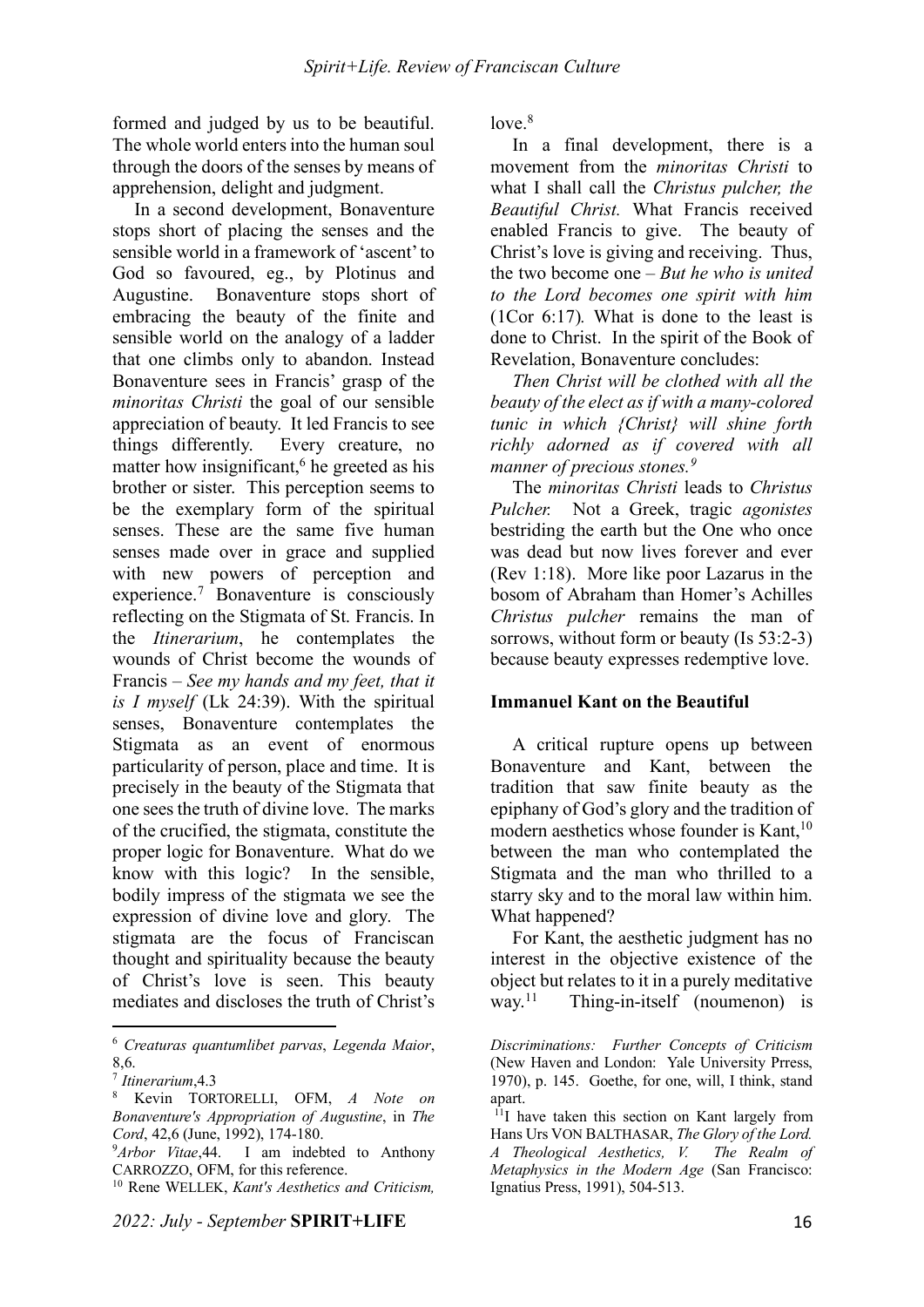simply unknowable. Thing-for-us is the phenomenon that contains the primary (mathematical) and secondary (sensible) qualities (phenomena). The experience of the beautiful differs from the true which is interest in the existence of the object and from the good which is interest in the rightness of an action. Freedom from a specific concept is the basic precondition for the beautiful which has the bearing of an 'idea' but not the representation of a knowable content. All beauty is only the example of a general rule which cannot be stated. Regularity and symmetry can be the necessary condition for the beautiful but they can never be its essence. The true centre of the soul's powers lies in the creative play of the imagination that remains apart from a concept. In these ways Kant dealt with the question of the relation between knowing subject and known object.

Kant takes beauty in the direction of the sublime. They are polarities. While the beautiful is pleasurable, the sublime can embrace pain and the delight that is its resolution. The sublime is rooted in us particularly as moral persons and in God before whose sublimity our response is awe. The good must be judged as both beautiful and sublime in order to effect respect for the good which is critical for justice and the moral good.<sup>12</sup>

For him, the ground or basis of beauty cannot be in the object. It resides rather in the subject who experiences beauty in the feeling of pleasure or pain. The imagination and the understanding as receptors are found in everyone and constitute the basis for universal aesthetic judgments. But this aesthetic judgment does not express objective knowledge of the beautiful. It is rather a reflexive consciousness which grasps how it is affected by the object. In other words, beauty is not an attribute of the real world but an attribute we impose upon the real world in an aesthetic experience.

### **Conclusion**

For a long time, we have lived with the rift set out here regarding beauty. Kant resoundingly locates beauty in the human subject. This is a profound departure from the tradition represented here by Bonaventure. Beauty is no longer the free and joyful radiance of the true and good shining through finite being. With Kant, reason does not grasp the expression of beauty in a form. Instead reason impresses a priori forms on sensible matter. His analysis leads Kant to an assessment of beauty apart from its connection with the true and the good. This development represents a departure from the basic insights regarding the unity of the transcendentals as found both in antiquity and in Christian thought. One effect of this development is that the nature of beauty has been rendered ambiguous and elusive.

To know means to know being and to know being includes knowing objects and subjects. Being is grasped not by Kantian intuition but by intelligent grasp of the data and its reasonable affirmation in a judgment that is constitutive of knowledge. 13 Apart from this fact, beauty will remain elusive and, as elusive, beauty will remain unable to mediate the openness of being as light and mystery and unable to identify freedom as the self-gift of human interiority. In the spirit of Keats' *Ode on a Grecian Urn*, with which we began, here perhaps is a modest expression of this kind of aesthetic consciousness:

*Therefore, we thank Thee for our little light, that is dappled with shadow*. 14

 $\overline{a}$  $12$  For a helpful discussion of Kant's noble ethics see Michael J. SANDEL, *Justice: What is the Right Thing to Do?* (New York: Farrar, Straus and Giroux, 2009), pp. 103-139. On the idea of Genius see Immanuel KANT, *The Critique of Judgment,* J.H. Bernard trans., (London:Macmillan 1931), 188-193.

<sup>&</sup>lt;sup>13</sup> For Bernard Lonergan on Kant see Jeremy D. WILKINS, *Before Truth: Lonergan, Aquinas, and the Problem of Wisdom* (Washington D.C., 2018), 169-173.

<sup>14</sup> T.S. ELIOT, *Choruses From 'The Rock' 1934, Collected Poems 1909-1962* (New York 1963), 171.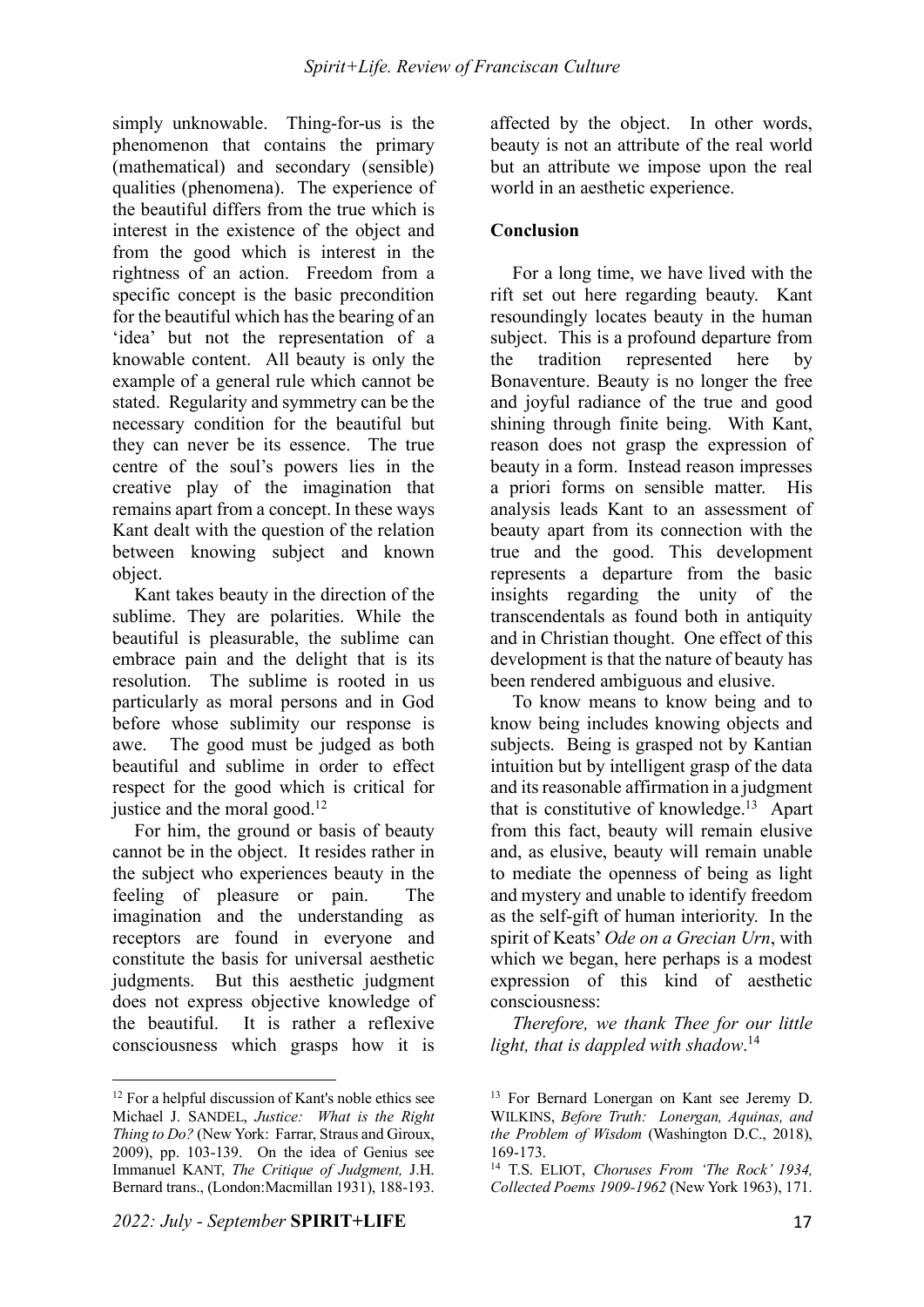# THE CHRONICLE OF NICHOLAS GLASSBERGER

## Noel Muscat OFM

This is a continuation of a partial translation of texts taken from the Chronicle of Nicholas Glassberger, with some explanatory notes, which can be found in the critical Latin edition: *Chronica Fratris Nicolai Glassberger Ordinis Minorum Observantium*, in *Analecta Franciscana sive Chronica aliaque varia documenta ad Historiam Fratrum Minorum spectantia*, edita a Patribus Collegii S. Bonaventuræ, Tomus II, Ad Claras Aquas (Quaracchi) prope Florentiam, ex typographia Collegii S. Bonaventuræ 1887.

*Page numbers are indicated in square brackets*.

#### **Brother Albert of Pisa elected as third Minister General after St. Francis. Elected in Rome in the year of the Lord 1239**

[61] During the same chapter in Rome brother John of Pian del Carpine, Minister of Saxony, was relieved [of his ministry]. He was substituted by brother Conrad of Worms, who did not want to accept the office. When sister Agnes of Prague heard this, she wrote to the lord Pope, and he personally confirmed the decision of brother Conrad. In fact the Province of Bohemia was at the time under the leadership of the Minister of Saxony.

When all matters pertaining to the general chapter had been concluded in front of the Supreme Pontiff, and the brothers had joyfully returned to their Provinces,

 $\overline{a}$ <sup>26</sup> Elias retreated to the hermitage of Celle di brother Elias began to show the attitude of great penance and humility. His face seemed to have changed, he left his beard and hair to grow, and he assumed the airs of a despicable man. He resigned from his position as the one recommended for the building of the place and of the sumptuous convent and basilica that he had begun during the time of brother John, who had been Minister General before him. He said that he wanted to do penance according to the will of blessed Francis, together with the brothers, who wanted to follow him. The lord Pope and the brothers were ignorant of his simulation, and they truly believed that he had converted, and therefore they willingly let him and the brothers who adhered to him to go to live in penance wherever they wanted. He chose for himself the place of Cortona<sup>26</sup> and there he tried to give the impression that he was living in great holiness, in such a way that the lord Pope, when he heard of his holiness, turned again to his favour, [62] and was sad that he had deposed him, and conceded to him many graces and favours. [...]

Brother Albert, General Minister remained in his office for eight months and a few days. In the year of the Lord 1240, on the tenth day of the calends of February,  $27$ he died in the Lord. In another place one reads that brother Albert only lived for three months in his office [of Minister General], and that he died on the feast of the Nativity of the Virgin Mary. In other chronicle it is written that he died within

Cortona.

<sup>27</sup> Albert of Pisa died on 23 January 1240.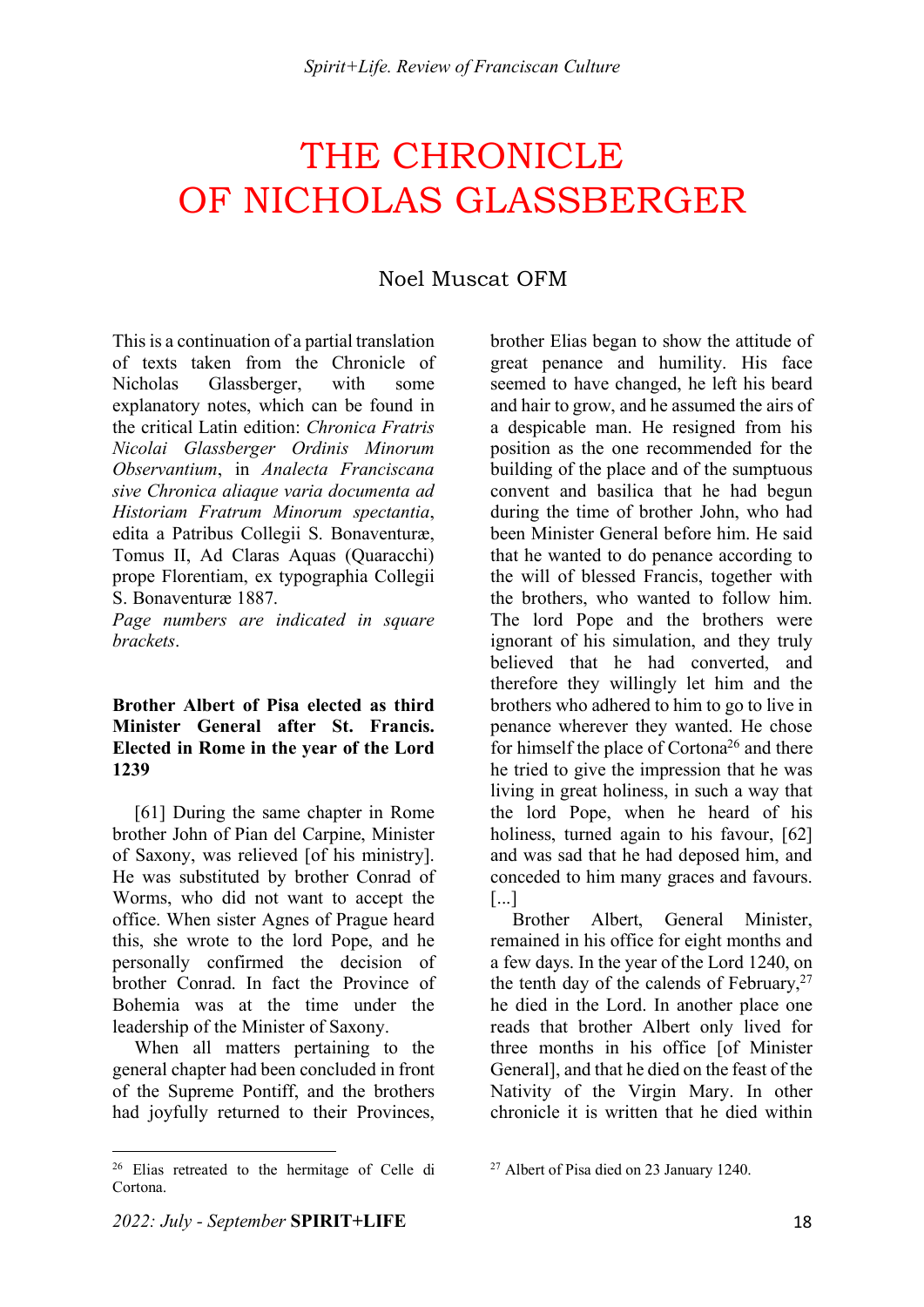five months of assuming office. But Brother Jordan states that he remained for eight months.

In the year of the Lord 1240, since the office of General Minister was vacant after the death of brother Albert, Pope Gregory IX, who did not want the Order to remain without a General Minister, convened a general chapter in Rome on the feast of All Saints, and he personally was present and assisted during its celebration, and he also asked the brothers to let him conduct the elections.

### **Brother Haymo, fourth General Minister after blessed Francis**

Since the supporters of brother Elias wanted to elect him once again to the office of General, it pleased God to order the brothers to elect a man of great reverence and learning, namely brother [63] Haymo the Englishman, who had been elected Minister of England after Albert of Pisa. He was a man of total integrity and a great theologian, and he was elected Minister General and was confirmed by the same Pontiff.

[During the same chapter] a new division of the Order into Provinces was made, since their number was limited, in front of the same lord Pope who was present and so willed.

The same Minister General wanted that both his own authority as well as that of the the Provincial Ministers and Custodes should be limited in the general chapter. The Custodes lost their power to appoint and remove the Guardians of the local houses.

Under this General blessed Bonaventure of Bagnoregio entered our Order.28

This General, in another chapter of definitors that was held in Bologna, published that rubric in the Mass which begins with the words: *The priest, after wearing the chasuble* etc. He also made diligent corrections to the divine office and other rubrics which were declared by the will of the lord Innocent IV.

On the command of this General, the following masters of theology, who were most famous for their science and religiosity, namely brother Alexander of Hales and brother John de la Rochelle, who were shining in this world like two great luminaries, had a meeting with brothers Godfrey, Custodian of Paris, Robert of Bastia and Rigaud, together with many other discreet and learned brothers, and they edited a useful commentary upon the rule, which we call the declaration of the four Masters, and transmitted their document to the General and to the Definitors gathered in the chapter.

In the year of the Lord 1241 brother Haymo, General Minister, visited the Provinces of Germany. He came to the Province of Saxony, and held the chapter in Altenberg on the feast of Saint Michael. In this chapter he relieved brother Marquard, Minister of Saxony, from his office and elected brother Jordan as Vicar and brother Gottfried as Minister.

In that same year, on the  $11<sup>th</sup>$  day of the calends of September, $29$  the lord Pope Gregory died happily in Rome, on the fifteenth year of his pontificate. He was buried in front of the sacristy of Saint Peter in the Vatican, alongside the body of blessed Gregory Pope. At this time the emperor Frederick was still under the sentence of excommunication.

[64] After the Pope died, the Roman college of Cardinals met in the house where it is customary for them to elect the Roman Pontiff. They shut themselves inside and remained for 11 weeks deliberating on the election, and they did not arrive at an agreement. One of them, namely the lord Robert of Somercote, because of the stormy and cold weather that was hitting the City, became ill and died. Therefore, in that same year, on the  $6<sup>th</sup>$  day of the calends of

<sup>&</sup>lt;sup>28</sup> Bonaventure entered the Order in Paris in 1243.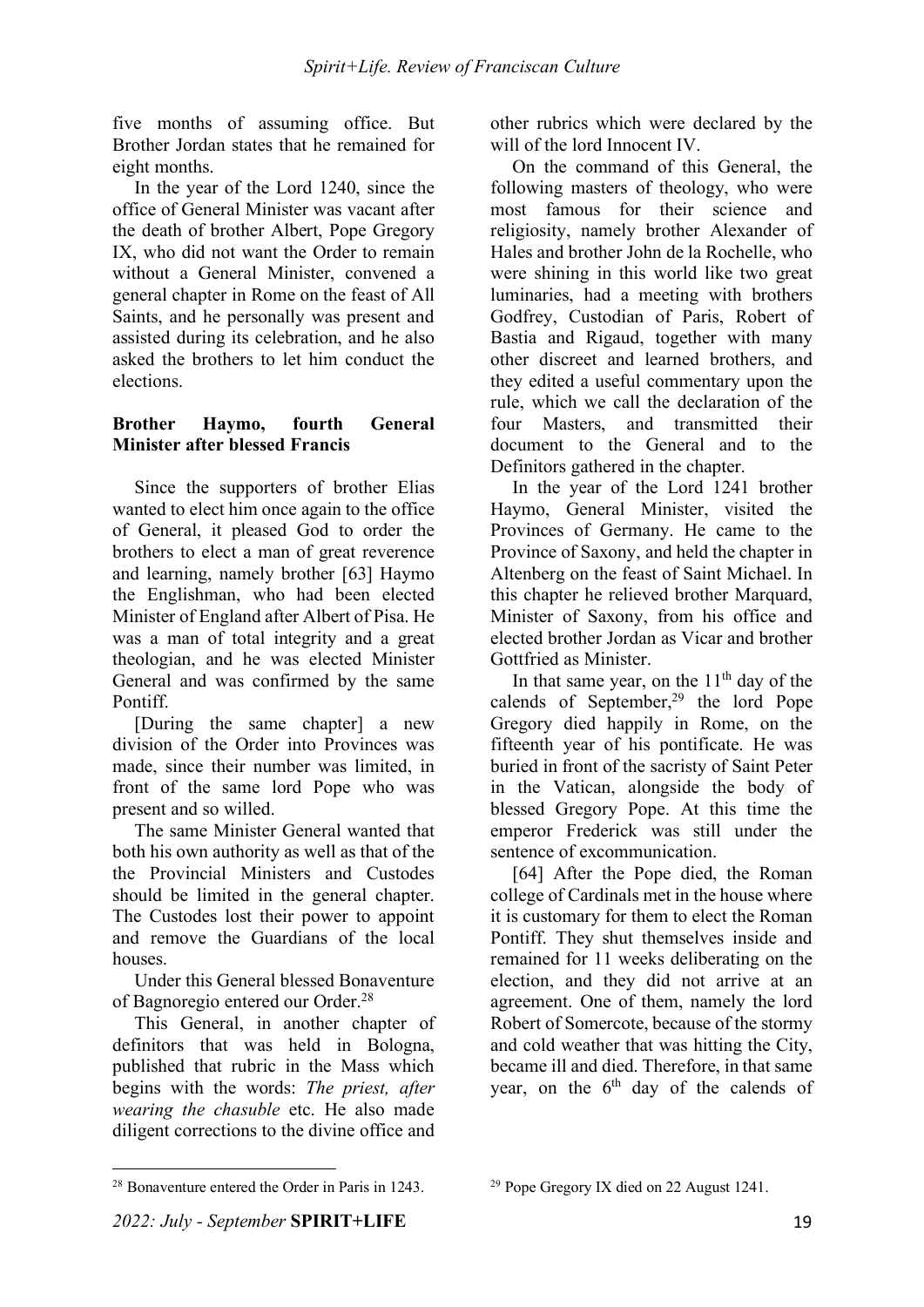November,<sup>30</sup> the Cardinals agreed to elect the lord Godfrey, Cardinal Bishop of Sabina, and they called him Celestine IV. However, he was immediately a victim of an illness, which struck him in just three days, and without having received the pallium, on the  $17<sup>th</sup>$  day, namely the fourth day of the ides of November, he died. In this way the Cardinals who had left the City feared to come back and shut themselves in [for a conclave]. Thus the See remained vacant for twenty-two months and 14 days.

When the Pope died and the Church was with a vacant See, as Seneca states, no one can bear to be a false person for a long time. Brother Elias, since he was tired of living any longer in his false humility, came forth from the hermitage of Cortona, and many brothers joined him, and he strongly demanded a privilege, namely, that those brothers who supported him could follow him. Since he knew about the disagreement between the Church and the emperor Frederick, when he was called to the council of the same emperor he became very familiar to him and he was so gracious in his manners that the same emperor began to consult him and the brothers for advice in everything. The same emperor sent brother Elias as his ambassador to Constantinople in order to make a peace treaty between the two emperors, $31$  and Elias received many gifts and relics from the emperor of the Greeks. In this way he became an incurable wound in the Order. Now, because of the favour that he had with the emperor, Elias began to find support from many brothers in the Order. Some of the brothers were saying that he had not been absolved in a just and canonical way from the office of general. Others were affirming the opposite, and there was such a division in the Order, that what Saint Francis had foretold regarding the division of the Order in three parts, was seen to become a reality during the time of Elias.

 $\overline{a}$ 

Indeed, nearly two parties were following Elias, and especially those who loved the world and temporal things. Therefore the brothers who wanted to return to their vomit, to possess money and receive it through third persons, all followed brother Elias.

[65] In the year of the Lord 1242 brother Gottfried entered the Province of Saxony and became its fourth minister. He was most temperate in eating and drinking, and he loved community life and was a persecutor of those who wanted privileges for themselves. He was very kind and good to the brothers and was austere with those who did evil. He continued along the way which his predecessor, brother Marquard, had began, and he governed the Province in a praiseworthy manner for three years and some months.

In that same year brother Stephen, who had once been Abbot of the Order of Saint Benedict, and was then appointed inquisitor against heresy by the lord Pope, on the night of the Ascension of the Lord, together with his companion brother Raymond, who was also a member of the Order of Preachers and an inquisitor against heretics in the region of Toulouse, was crowned with martyrdom and was venerably buried in the friary of Toulouse.

### **The lord Pope Innocent IV**

In the year of the Lord 1243, during a great time of division, the lord Cardinals met in the city of Anagni, and on the  $7<sup>th</sup>$  day of the calends of June they elected Sinibald, Cardinal from the town of Genoa, as Pope, and he chose the name of Innocent IV.32 From Anagni, where he was elected, he came to Rome, and he was warmly welcomed, and as soon as he was consecrated and crowned as Pontiff according to custom, he began to look for ways to make peace with Frederick. This

<sup>30</sup> 27 October 1241. But this is a mistake. According to Wadding he was elected on 23 September.

<sup>&</sup>lt;sup>31</sup> Between Latin emperor Baldwin II and the Byzantine emperor John III Doukas Vatatzes.

<sup>32</sup> Sinibaldo Fieschi was elected Pope on 24 June 1243.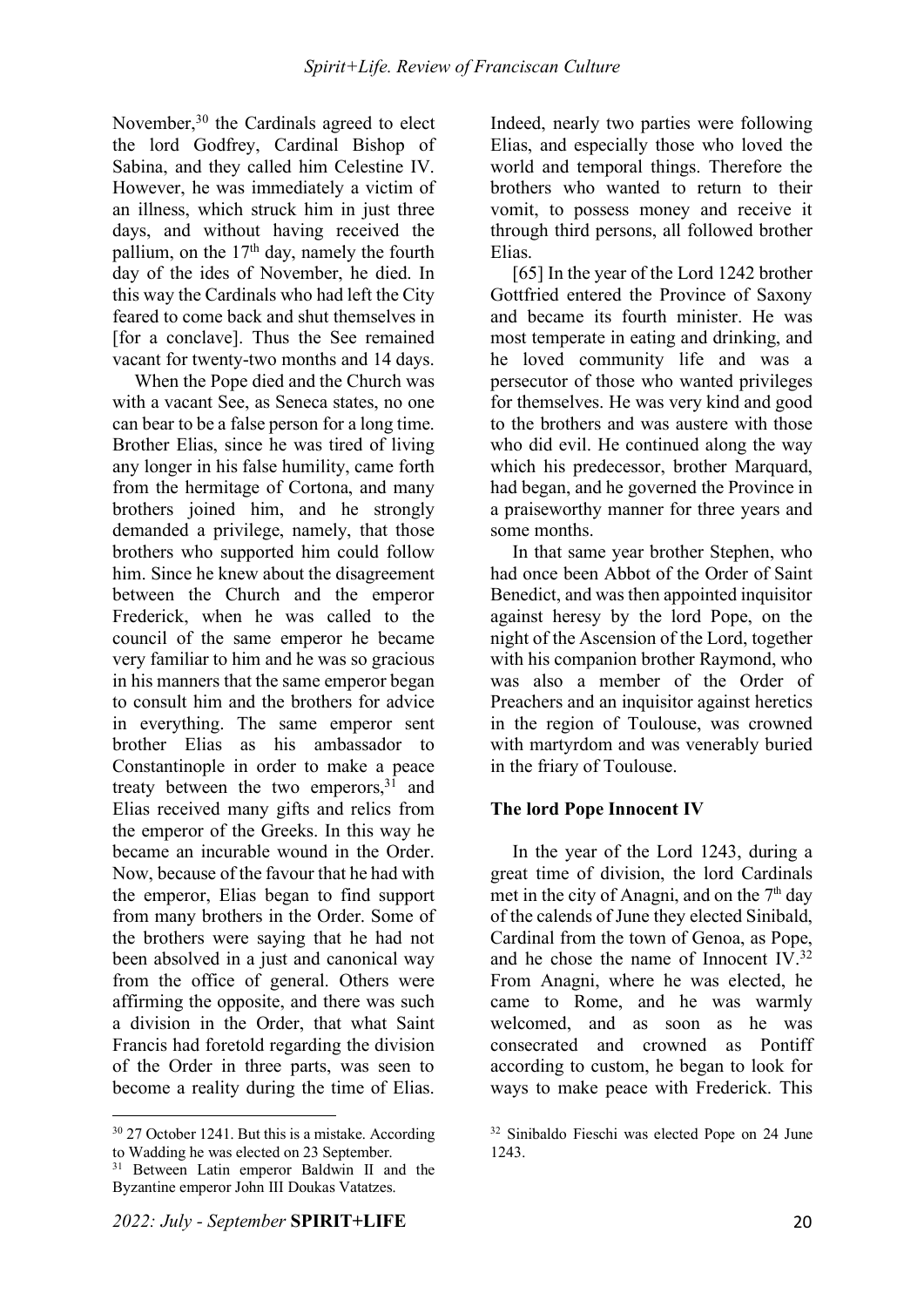Pope tried to ask for advice from brother Elias in order to arrive at an agreement with the emperor. But since this agreement was broken, the lord Pope wanted to hurry to France in order to celebrate a council. When he arrived in Genoa, and heard about the great division in the Order, he ordered a general chapter to gather in Genoa.

In the year of the Lord 1244 the general chapter was celebrated in Genoa. To this chapter the lord Pope called brother Elias and all his accomplices and followers. Elias believed that he would gain pardon and this because of the honour with which he could make treaties for the Church with the emperor. So he came over with a multitude of brothers, and this brought about much confusion among the brothers. After mature deliberation, the lord Pope realised the fraudulent motives of brother Elias, and he immediately deprived him of all grace and privilege and ordered him to live privately and that no brother was allowed to follow him.

Brother Haymo, who governed the Order for three years and one half, died in the friary of Anagni where he was buried. On his tomb this epitaph was placed:

Here lies a famous man from England, and a doctor of the Minors, Haymo/ He lived as a brother and governed as a father,

He was a famous lector, a General and a Rector of the Order.

#### [66] **Brother Crescentius of Jesi, fifth General**

He was succeeded by brother Cresentius of Jesi, who was a venerable old man, a just man and full of zeal for discipline. He called good brothers from each Province to coe to the friary in Rome, so that when the brothers would come to the Curia they would find other brothers from their nations in order to ask them for advice. But since the Curia was moved to Lyons and remained there for a long time, the brothers who had been called were sent back to their **Provinces** 

[...] Now brother Elias who felt confused and could not bear up with so much humility, went back to the emperor and became a rebel to the Church, escaping from the face of the Supreme Pontiff. He was welcomed by the emperor, and all his friends and faithful brothers he protected by imperial letters [67], and he was called and promoted by the Emperor as a rebel of the Church, and adhered to him. When the Pope heard this, he sent to Elias the sentence of excommunication and bound him with the anathema. Nevertheless, since he continued to live for a time with the aforementioned emperor, after the same emperor was condemned by the Church with all his council and all those who were in his service, brother Elias became a rebel of the holy mother Church and an apostate from the Order, and the Pope deprived him of the habit of the Order.

After some time, he became sick in Cortona and was on the point of dying. So, his natural brother,<sup>33</sup> a lay brother of the

 $\overline{a}$ <sup>33</sup> This lay brother was called Giambonino, but he was a companion of Elias, not his natural brother. For the study of the episode regrding the death of Brother Elias, see Michele PELLEGRINI, *La Chiesa che perdonò Elia. Clero secolare, società, monaci e frati a Cortona nella prima metà del XIII secolo*, in *Elia di Cortona tra realtà e mito*. Atti dell'Incontro di Studio (Cortona, 12-13 luglio 2013), Fondazione Centro Italiano di Studi sull'Alto Medioevo, Spoleto 2014, 181-212. The author mentions the persons who were involved in the absolution of Brother Elias: "l'arciprete Bencio, primo responsabile e

attore principale dell'assoluzione dell'ex ministro generale dalle censure; il sacerdote e frate minore Deotifece, che aveva assistito e comunicato Elia, dopo la sua assoluzione; il priore Bono della chiesa monastica di Cegliolo, che aveva frequentato Elia nell'infermità, confortandolo e invitandolo alla penitenza, e aveva avuto parte alla sua assoluzione e alla somministrazione degli ultimi sacramenti; il frate laico Gianbonino, che lo aveva accudito fino alla morte, il prete di San Cristoforo, Ugo, che aveva assistito alla sua assoluzione." [pp. 207-208]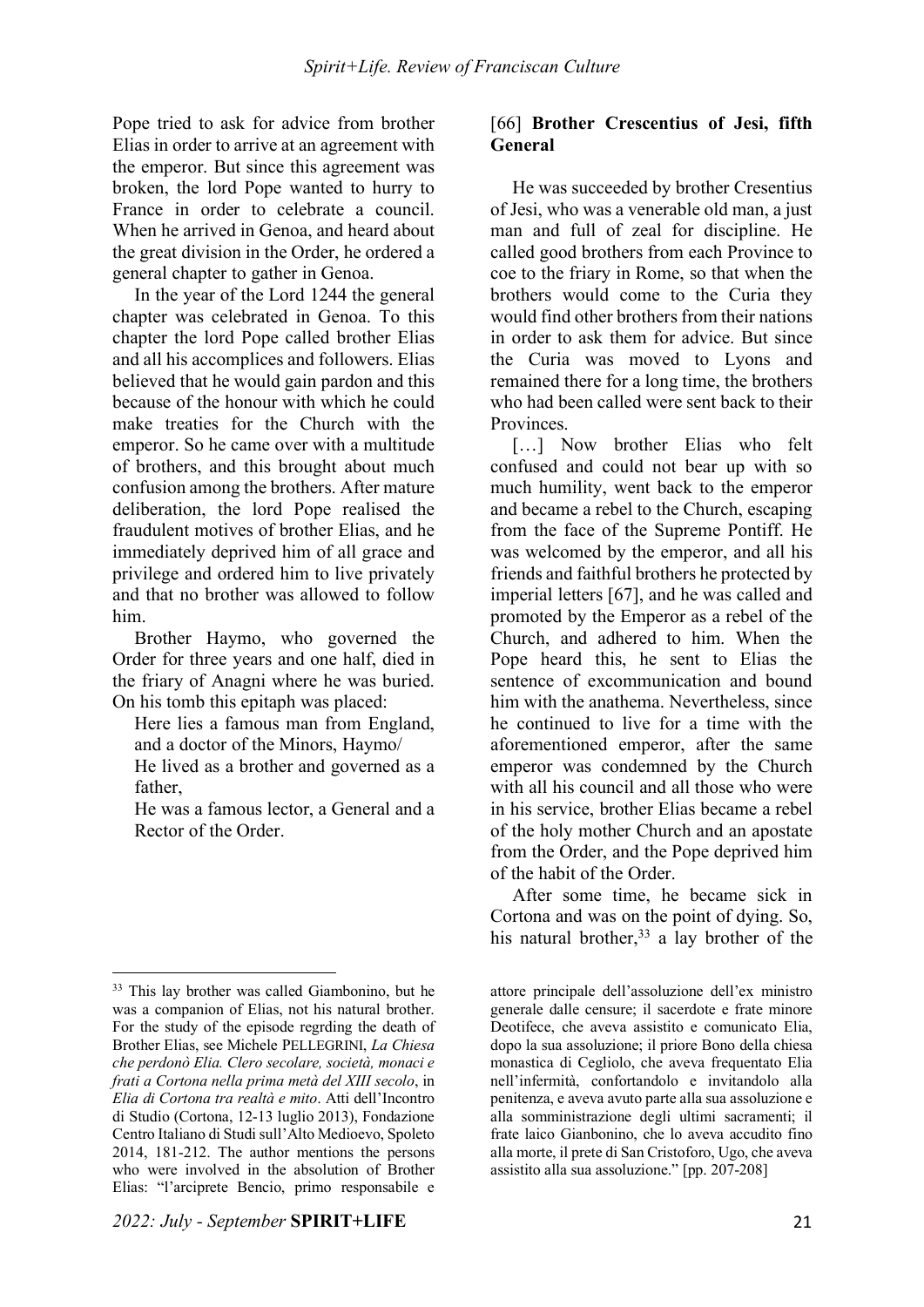Order who lived a holy way of life, when he heard of his illness, came to see him and, among other things he told him: "My most dear brother, I am very sad that you are excommunicated and are living without your habit and outside the Order, especially now that you are in such serious illness. If you can find a way with which I can start the process to free you from all these dangers, I willingly commit myself to the work." Brother Elias, with his face full of tears, answered him: "Most dear brother, I cannot see any other way than this, namely, that you go to the lord Pope and in my name humbly and with many tears plead that, out of love of God and of blessed Francis, whose counsels I followed when I left the world and entered into this holy Order, and of whom I was Vicar, [the Pope] will absolve me from the excommunication, and give me back the habit of the Order and forgive my offences."

That brother therefore hurried to the Supreme Pontiff, who under such an oath since he was very devout of blessed Francis - forgave him his fault, and absolved him from the sentence of excommunication and commanded that he receive once more the habit. This brother hurried back with these orders to return to brother Elias, and when he found him still alive but at the point of death, he communicated to him the papal absolution and vested him once again with the habit of the Order. When [Elias] had received them, he died in peace. It is said that brother Elias expiated for this crime with many tears, and with the merits and prayers of blessed Francis, in whom he had great trust, he prayed for this grace in life and after death. He had given such a great scandal to the Order, that what the Saint had prophesied regarding the coming tribulation, was seen to have become a reality during that time. This brother Elias was a man of wisdom, and even on the human level he was famous, and in Italy few others could be found at his level.

When brother Giles heard about the case of brother Elias, he prostrated himself with all his body on the ground, and held on to it with all his might, and kissed it. When he was asked why he had done so, he answered: "I want to descend into the earth as much as I can, since he has gone down from his lofty place in such a miserable state; although he is very wise and is a General Minister, he has fallen into such danger."

From what he said it is clear that not even one word fell from what the mouth of Saint Francis had foretold that would happen. When it was revealed to him that brother Elias [68] would be damned and would die outside the Order, the Saint was so terrified of this that he was not able to see him or even to speak to him. When brother Elias noticed this, he humbly asked for the reason [for this attitude]. When Saint Francis revealed to him that he would end up outside the Order, [Elias] was astonished, and with many tears begged blessed Francis not to abandon his flock, but to be like the good shepherd who searches [for his sheep] and frees them from the fangs of eternal damnation. [Elias said]: "Only God knows how to revoke the sentence, if the sinner changes from his crime. I have such a great devotion in you, that even if I will be in hell and you will pray for me, I believe that I can bear up lightly with my pains. Therefore, now pray for me, and I will not doubt that God will change my sentence." And since Saint Francis prayed fervently for him, he received an answer from the Lord that [Elias] would not be damned, but that he would die outside the Order. This, in fact, is what happened, since [Elias] died in Cortona outside the fraternity of the brothers, although he was vested with the habit once more, as we have said.

Brother Crescentius, therefore, as General Minister, ordered all the brothers to send him in writing whatever they could truly remember regarding the life and miracles of Saint Francis, and he ordered them to be collected in a work which was edited under the form of a dialogue, and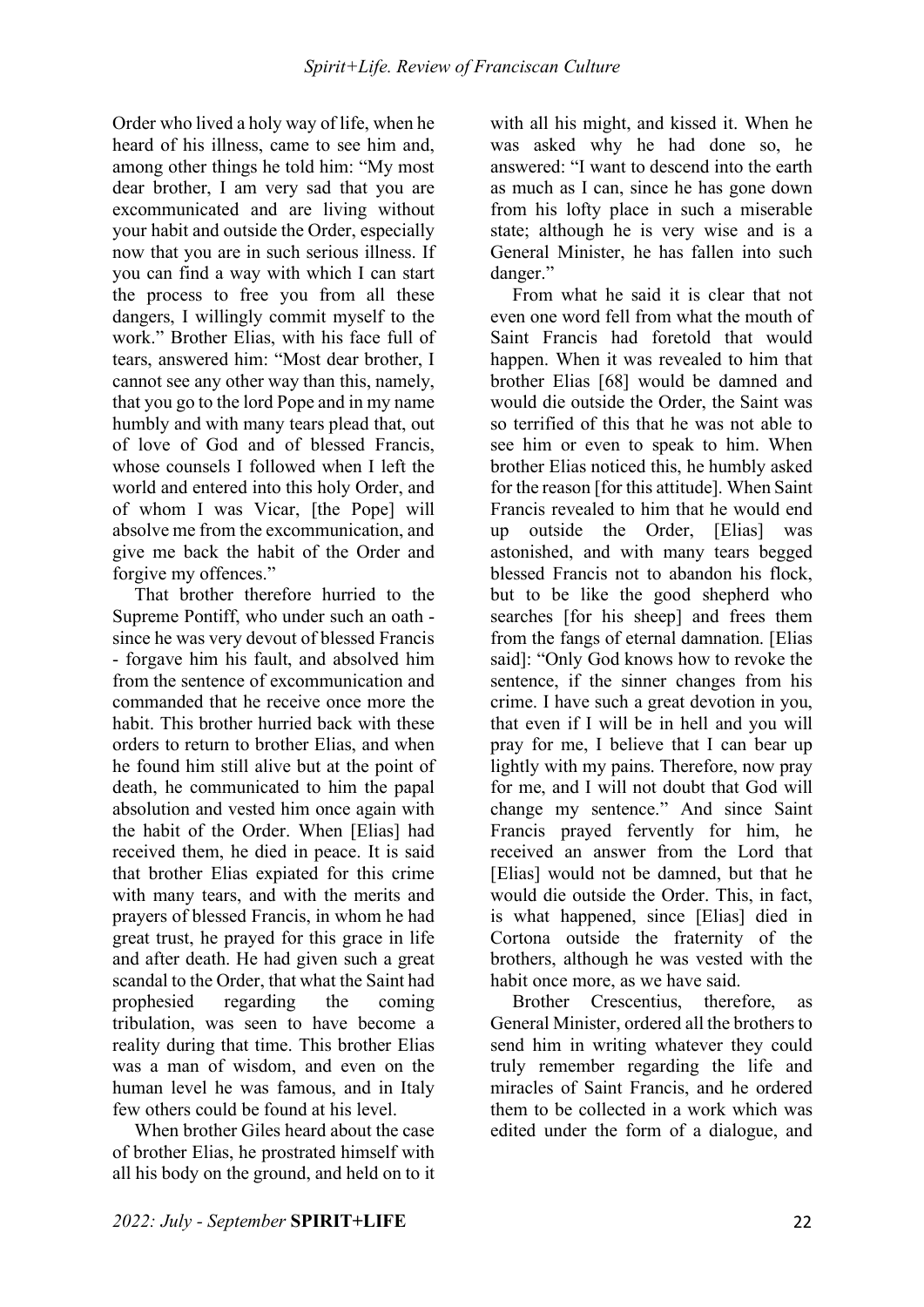which begins with the words: *The venerable acts of the fathers etc.*<sup>34</sup>

Brother Leo, confessor of blessed Francis, brother Angelo and brother Rufino, who were companions of the holy Father, were likewise induced by this command to write in the form of a Legend<sup>35</sup> and to send to the General many things they had witnessed about the same holy Father, and which they also heard from other trustworthy brothers, namely Philip Longo, Illuminato and Masseo da Marignano, and from brother John, companion of the holy father Giles. Many others gathered what they knew, together with many miracles which the Saint had worked in many parts of the world, and these were published. After this, under the command of the same General Minister and of the general chapter, brother Thomas of Celano compiled the first treatise [69] or Legend of Saint Francis, regarding his life, words and intentions, and regarding all those things which pertained to the rule; this was known as the *Ancient Legend*, and it was destined to the same General and to the chapter, and its prologue begins with the words: *The holy gathering of the last chapter and you most holy father* etc.<sup>36</sup> Later on brother Bernard of Besse summarised this Legend in a shorter form, and it begins with the words: *Full of virtues* etc., and finally Saint

 $\overline{a}$ 

*2022: July - September* **SPIRIT+LIFE** 23

Bonaventure gave it a more brief and elegant form.37

This General had entered the Order when he was an old man. He was an expert in canon law and in medicine. After some time, he was made Minister of the Marches, and he found in the Order a sect of the brothers who were not walking according to the truth of the Gospel. They were not respectful of the institutions of the Order, and they considered themselves to be better than the others. They lived according to their own choices and attributed to all that is spiritual, while they wore short cloaks which came down to their buttocks.<sup>38</sup> This same Minister strongly uprooted and destroyed them.

He governed the Order for three years, and was absolved from office during the chapter of Lyons, and was then elected Bishop of Assisi; but the lord Pope Innocent IV gave this bishopric to brother Nicholas of the same Order, since he was his confessor and companion, and brother Crescentius kept quiet in his humility.

#### **Explanatory note:**

This was hardly the case of Crescentius. According to Rosalind B. BROOKE, *Early Franciscan Government. Elias to Bonaventure*, Cambridge University Press 1959, 255: "[Crescentius] omitted to summon the General Chapter, which was one of his statutory duties, and Innocent IV, impatient with

was provincial minister in the March of Ancona and the minister general of the order from 1244 to 1247, so offended some friars that they sent a delegation to Rome. Their goal was to protest 'the changes in location and building projects in the cities and towns, with scandal to the clergy and people'; 'the abandoning of solitary poor places and construction of sumptuous buildings'; the struggle for legacies and burial rights, undercutting the rightful claims of the secular clergy, the neglect of prayer and preference for 'curious and sterile knowledge of Aristotle' over divine wisdom; and the multiplication of schools devoted to worldly knowledge. Crescentius' intelligence services were efficient. He got wind of the plan and sent his own delegation, which spoke to the pope first. Once the pope was on his side, he ambushed the other delegation on its way and punished the brothers severely. They were then sent to remote provinces of the order with letters describing them as troublemakers."

<sup>&</sup>lt;sup>34</sup> The Quaracchi editors note that this refers to the cod. ms. of Turin and to the *Speculum vitæ*, in the *Chronica XXIV Generalium* f. 80, v. c. II.

<sup>35</sup> This refers to the Legend known as the *Legend of the Three Companions*.

<sup>36</sup> These are the words of the prologue of *The Remembrance of the Desire of a Soul* by Thomas of Celano (1246).

<sup>37</sup> Bernard of Besse wrote his *Liber de laudibus* after Bonventure had composed the *Legenda Maior* and the *Legenda minor* of St. Francis.

<sup>&</sup>lt;sup>38</sup> Here Glassberger is quoting Peregrinus of Bologna, *Chronicon abbreviatum de successione ministrorum*, published as Appendix of Eccleston's *De Adventu Fratrum Minorum in Angliam*, Librairie Fischbacher, Paris 1909, 142-143. According to David BURR, *The Spiritual Franciscans. From Protest to Persecution in the Century After Saint Francis*, The Pennsylvania State University 2001, 22 states: "Angelo Clareno tells us that the relaxations encouraged by Crescentius of Iesi, who